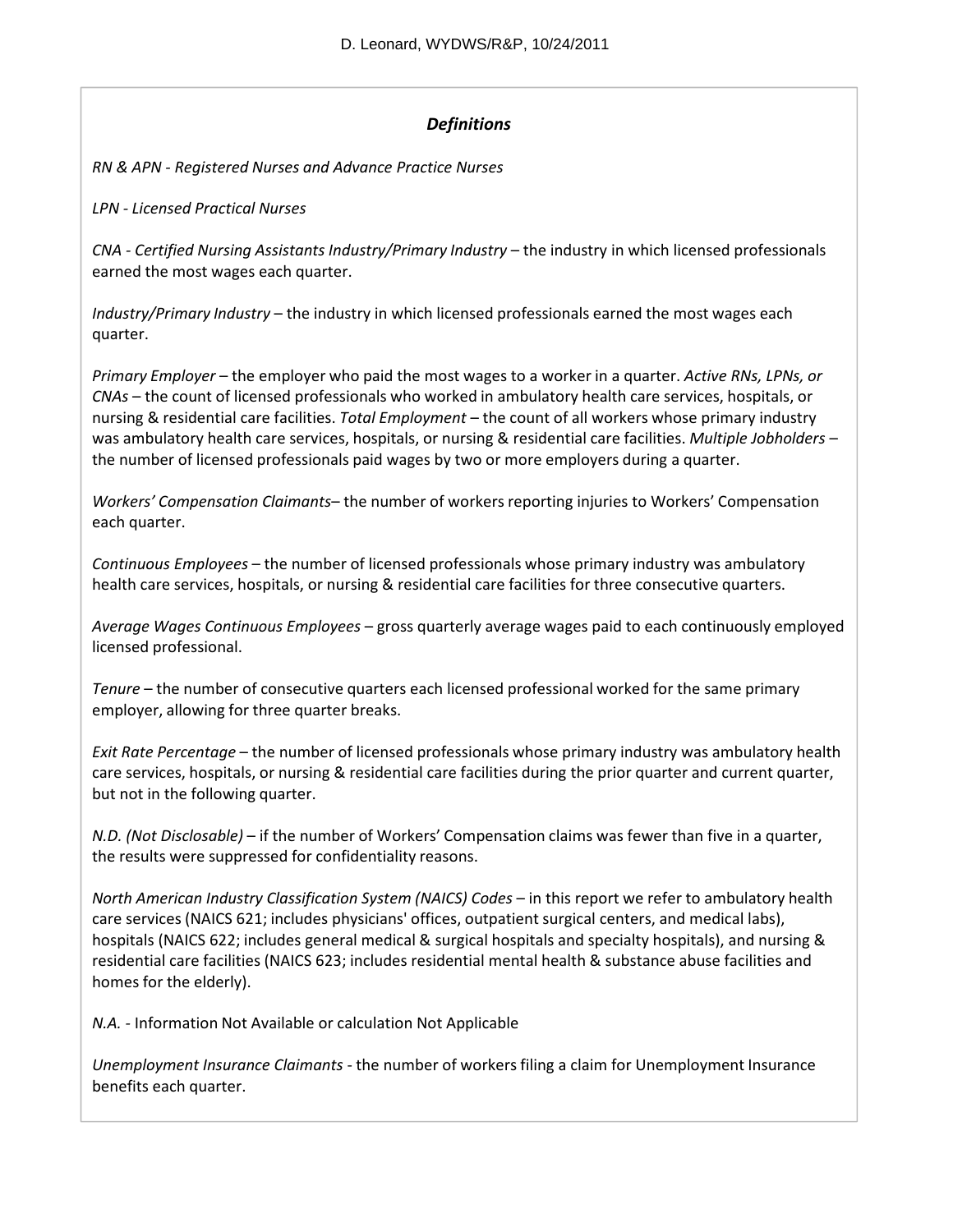# **Panel 1: Industry = Ambulatory Health Care, License = CNA**

|                                         | 2009Q1   | 2009Q2   |                |         | 2009Q3 2009Q4 2010Q1 | 2010Q2 2010Q3 2010Q4 2011Q1 |         |                |                |
|-----------------------------------------|----------|----------|----------------|---------|----------------------|-----------------------------|---------|----------------|----------------|
| <b>Active CNAs</b>                      | 539      | 559      | 560            | 577     | 593                  | 602                         | 601     | 603            | 641            |
| % Change Prev. Qtr.                     | 2.9%     | 3.7%     | 0.2%           | 3.0%    | 2.8%                 | 1.5%                        | $-0.2%$ | 0.3%           | 6.3%           |
| % Change Prev. Year                     | 8.9%     | 11.1%    | 12.0%          | 10.1%   | 10.0%                | 7.7%                        | 7.3%    | 4.5%           | 8.1%           |
| <b>CNA % of Total Employment</b>        | 6.6%     | 6.7%     | 6.6%           | 6.8%    | 6.9%                 | 6.9%                        | 6.8%    | 6.9%           | 7.3%           |
| <b>Multiple Jobholders</b>              | 102      | 117      | 124            | 128     | 124                  | 122                         | 143     | 138            | 129            |
| % Change Prev. Qtr.                     | $-20.3%$ | 14.7%    | 6.0%           | 3.2%    | $-3.1%$              | $-1.6%$                     | 17.2%   | $-3.5%$        | $-6.5%$        |
| % Change Prev. Year                     | $-17.7%$ | $-13.3%$ | $-3.1%$        | 0.0%    | 21.6%                | 4.3%                        | 15.3%   | 7.8%           | 4.0%           |
| <b>Unemployment Insurance Claimants</b> | 20       | 23       | 19             | 16      | 22                   | 23                          | 19      | 14             | 31             |
| <b>Claimant Rate</b>                    | 3.7%     | 4.1%     | 3.4%           | 2.8%    | 3.7%                 | 3.8%                        | 3.2%    | 2.3%           | 4.8%           |
| <b>Worker's Compensation Claimants</b>  | 5        | 10       | $6\phantom{1}$ | 9       | 9                    | 8                           | N.D.    | $\overline{7}$ | $6\phantom{a}$ |
| <b>Claimant Rate</b>                    | 0.9%     | 1.8%     | 1.1%           | 1.6%    | 1.5%                 | 1.3% N.D.                   |         | 1.2%           | 0.9%           |
| <b>Avg. Wages Continuous Employees</b>  | \$5,927  | \$6,257  | \$6,421        | \$6,962 | \$6,142              | \$6,516                     | \$6,756 | \$7,185 N.A.   |                |
| Avg. Age All CNAs                       | 34.8     | 34.6     | 34.5           | 34.6    | 34.6                 | 34.8                        | 34.9    | 35.2           | 35.2           |
| Avg. Tenure All CNAs (Years)            | 2.1      | 2.2      | 2.2            | 2.2     | 2.2                  | 2.4                         | 2.4     | 2.5            | 2.4            |
| <b>Exit Rate Percentage</b>             | 11.7%    | 16.5%    | 18.0%          | 12.8%   | 14.5%                | 16.4%                       | 17.1%   | 12.3% N.A.     |                |
| Age                                     |          |          |                |         |                      |                             |         |                |                |
| Number<br>< 25                          | 130      | 137      | 137            | 148     | 149                  | 151                         | 140     | 129            | 140            |
| Percentage                              | 24.1%    | 24.5%    | 24.5%          | 25.6%   | 25.1%                | 25.1%                       | 23.3%   | 21.4%          | 21.8%          |
| Number<br>25-34                         | 190      | 203      | 206            | 197     | 209                  | 207                         | 222     | 234            | 252            |
| Percentage                              | 35.3%    | 36.3%    | 36.8%          | 34.1%   | 35.2%                | 34.4%                       | 36.9%   | 38.8%          | 39.3%          |
| Number<br>35-44                         | 95       | 92       | 91             | 104     | 106                  | 111                         | 106     | 100            | 103            |
| Percentage                              | 17.6%    | 16.5%    | 16.3%          | 18.0%   | 17.9%                | 18.4%                       | 17.6%   | 16.6%          | 16.1%          |
| Number<br>45-54                         | 69       | 71       | 69             | 73      | 73                   | 75                          | 75      | 77             | 77             |
| Percentage                              | 12.8%    | 12.7%    | 12.3%          | 12.7%   | 12.3%                | 12.5%                       | 12.5%   | 12.8%          | 12.0%          |
| Number<br>55-64                         | 43       | 42       | 44             | 44      | 47                   | 48                          | 49      | 54             | 60             |
| Percentage                              | 8.0%     | 7.5%     | 7.9%           | 7.6%    | 7.9%                 | 8.0%                        | 8.2%    | 9.0%           | 9.4%           |
| Number<br>$65+$                         | 7        | 9        | 8              | 8       | 7                    | 8                           | 8       | 8              | 8              |
| Percentage                              | 1.3%     | 1.6%     | 1.4%           | 1.4%    | 1.2%                 | 1.3%                        | 1.3%    | 1.3%           | 1.2%           |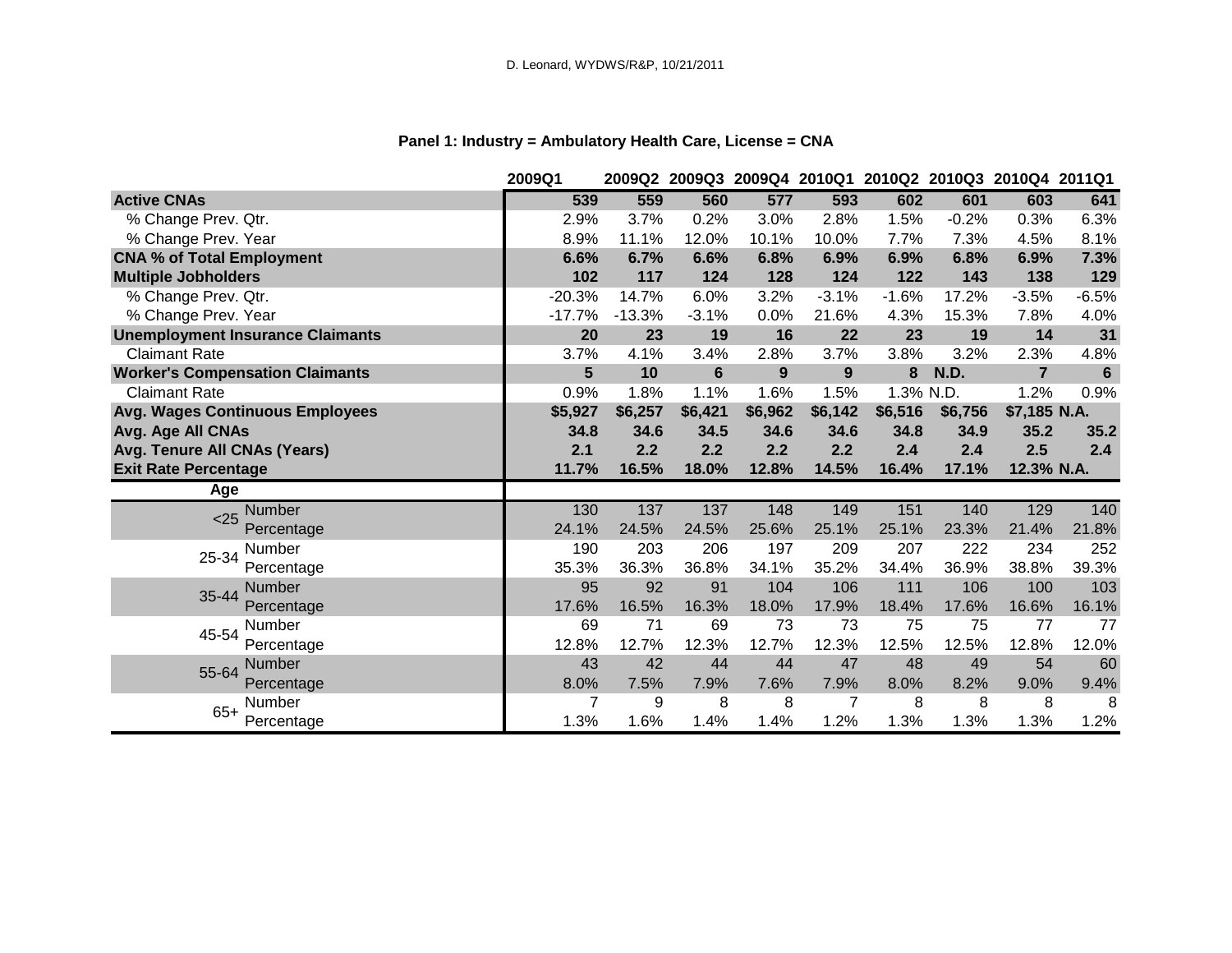# **Panel 2: Industry = Ambulatory Health Care, License = LPN**

|                                         | 2009Q1   |                      | 2009Q2 2009Q3 2009Q4 2010Q1 2010Q2 2010Q3 2010Q4 2011Q1 |           |         |         |         |                       |         |
|-----------------------------------------|----------|----------------------|---------------------------------------------------------|-----------|---------|---------|---------|-----------------------|---------|
| <b>Active LPNs</b>                      | 168      | 167                  | 168                                                     | 164       | 178     | 182     | 172     | 175                   | 170     |
| % Change Prev. Qtr.                     | $-1.2%$  | $-0.6%$              | 0.6%                                                    | $-2.4%$   | 8.5%    | 2.2%    | $-5.5%$ | 1.7%                  | $-2.9%$ |
| % Change Prev. Year                     | 0.6%     | $-1.2%$              | $-0.6%$                                                 | $-3.5%$   | 6.0%    | 9.0%    | 2.4%    | 6.7%                  | $-4.5%$ |
| <b>LPN % of Total Employment</b>        | 2.0%     | 2.0%                 | 2.0%                                                    | 1.9%      | 2.1%    | 2.1%    | 1.9%    | 2.0%                  | 1.9%    |
| <b>Multiple Jobholders</b>              | 21       | 29                   | 25                                                      | 19        | 23      | 28      | 26      | 20                    | 24      |
| % Change Prev. Qtr.                     | $-25.0%$ | 38.1%                | $-13.8%$                                                | $-24.0%$  | 21.1%   | 21.7%   | $-7.1%$ | $-23.1%$              | 20.0%   |
| % Change Prev. Year                     | $-19.2%$ | 20.8%                | 0.0%                                                    | $-32.1%$  | 9.5%    | $-3.4%$ | 4.0%    | 5.3%                  | 4.3%    |
| <b>Unemployment Insurance Claimants</b> |          | $5\phantom{.0}$<br>5 | $\overline{7}$                                          |           | 5 N.D.  | N.D.    | 10      |                       | 7 N.D.  |
| <b>Claimant Rate</b>                    | 3.0%     | 3.0%                 | 4.2%                                                    | 3.0% N.D. |         | N.D.    | 5.8%    | 4.0% N.D.             |         |
| <b>Worker's Compensation Claimants</b>  | N.D.     | N.D.                 | N.D.                                                    | N.D.      | N.D.    | N.D.    | N.D.    | N.D.                  | N.D.    |
| <b>Claimant Rate</b>                    | N.D.     | N.D.                 | N.D.                                                    | N.D.      | N.D.    | N.D.    | N.D.    | N.D.                  | N.D.    |
| <b>Avg. Wages Continuous Employees</b>  | \$8,028  | \$8,513              | \$8,631                                                 | \$9,414   | \$8,483 | \$9,488 |         | \$9,500 \$10,424 N.A. |         |
| Avg. Age All LPNs                       | 45.5     | 45.5                 | 45.1                                                    | 45.4      | 45.2    | 45.5    | 45.5    | 46.4                  | 46.0    |
| Avg. Tenure All LPNs (Years)            | 3.8      | 3.9                  | 4.0                                                     | 4.1       | 3.7     | 3.8     | 4.0     | 4.0                   | 4.2     |
| <b>Exit Rate Percentage</b>             | 10.7%    | 11.4%                | 12.5%                                                   | 10.4%     | 6.7%    | 15.4%   | 11.6%   | 10.9% N.A.            |         |
| Age                                     |          |                      |                                                         |           |         |         |         |                       |         |
| <b>Number</b><br>$25$                   |          | 8                    | 8                                                       | 6         | 8       | 10      | 9       | 9                     |         |
| Percentage                              | 4.2%     | 4.8%                 | 4.8%                                                    | 3.7%      | 4.5%    | 5.5%    | 5.2%    | 5.1%                  | 4.1%    |
| Number<br>25-34                         | 35       | 35                   | 35                                                      | 36        | 37      | 37      | 33      | 33                    | 37      |
| Percentage                              | 20.8%    | 21.0%                | 20.8%                                                   | 22.0%     | 20.8%   | 20.3%   | 19.2%   | 18.9%                 | 21.8%   |
| <b>Number</b><br>35-44                  | 30       | 30                   | 33                                                      | 32        | 38      | 36      | 38      | 32                    | 31      |
| Percentage                              | 17.9%    | 18.0%                | 19.6%                                                   | 19.5%     | 21.3%   | 19.8%   | 22.1%   | 18.3%                 | 18.2%   |
| Number<br>45-54                         | 53       | 51                   | 51                                                      | 49        | 50      | 47      | 47      | 52                    | 45      |
| Percentage                              | 31.5%    | 30.5%                | 30.4%                                                   | 29.9%     | 28.1%   | 25.8%   | 27.3%   | 29.7%                 | 26.5%   |
| Number<br>55-64                         | 34       | 34                   | 32                                                      | 32        | 36      | 45      | 39      | 44                    | 45      |
| Percentage                              | 20.2%    | 20.4%                | 19.0%                                                   | 19.5%     | 20.2%   | 24.7%   | 22.7%   | 25.1%                 | 26.5%   |
| Number                                  | 9        | 9                    | 9                                                       | 8         | 7       | 6       | 6       | 5                     | 5       |
| $65+$<br>Percentage                     | 5.4%     | 5.4%                 | 5.4%                                                    | 4.9%      | 3.9%    | 3.3%    | 3.5%    | 2.9%                  | 2.9%    |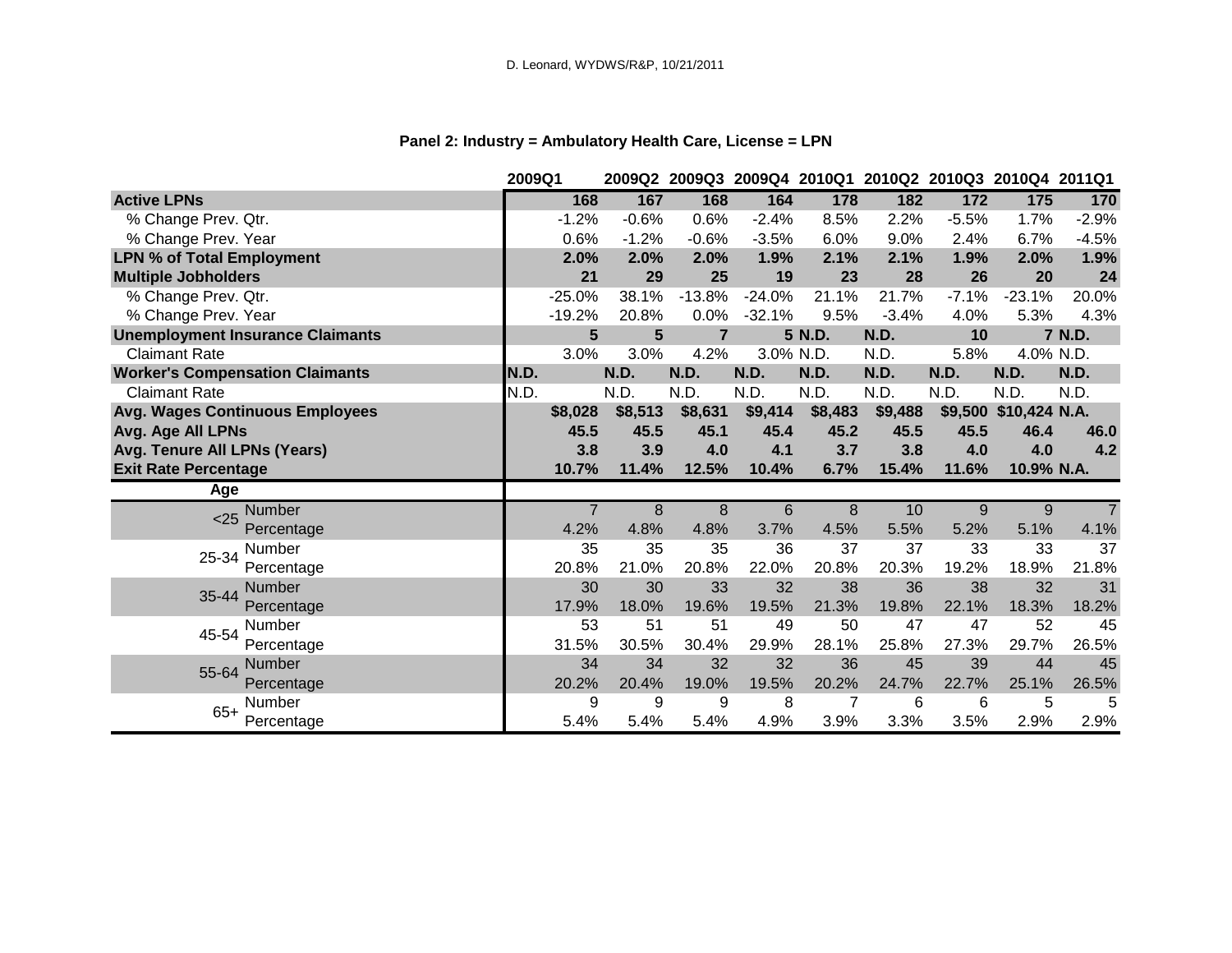# **Panel 3: Industry = Ambulatory Health Care, License = RN & APN**

|                                                        | 2009Q1          |                 |         |                 |                 | 2009Q2 2009Q3 2009Q4 2010Q1 2010Q2 2010Q3 2010Q4 2011Q1                      |                 |                 |                 |
|--------------------------------------------------------|-----------------|-----------------|---------|-----------------|-----------------|------------------------------------------------------------------------------|-----------------|-----------------|-----------------|
| <b>Active RNs &amp; APNs</b>                           | 770             | 775             | 781     | 793             | 814             | 828                                                                          | 844             | 859             | 871             |
| % Change Prev. Qtr.                                    | $-3.0%$         | 0.6%            | 0.8%    | 1.5%            | 2.6%            | 1.7%                                                                         | 1.9%            | 1.8%            | 1.4%            |
| % Change Prev. Year                                    | 2.0%            | 0.5%            | 4.7%    | $-0.1%$         | 5.7%            | 6.8%                                                                         | 8.1%            | 8.3%            | 7.0%            |
| <b>RN &amp; APN% of Total Employment</b>               | 9.4%            | 9.3%            | 9.2%    | 9.3%            | 9.5%            | 9.6%                                                                         | 9.5%            | 9.8%            | 9.9%            |
| <b>Multiple Jobholders (RN &amp; APN)</b>              | 130             | 137             | 135     | 127             | 123             | 132                                                                          | 143             | 161             | 139             |
| % Change Prev. Qtr.                                    | $-18.2%$        | 5.4%            | $-1.5%$ | $-5.9%$         | $-3.1%$         | 7.3%                                                                         | 8.3%            | 12.6%           | $-13.7%$        |
| % Change Prev. Year                                    | $-19.8%$        | $-20.8%$        | $-4.9%$ | $-20.1%$        | $-5.4%$         | $-3.6%$                                                                      | 5.9%            | 26.8%           | 13.0%           |
| <b>Unemployment Insurance Claimants (RN &amp; APN)</b> | 9               | 8               | 17      | 16              | $\overline{7}$  | $\overline{7}$                                                               | 17              | 12              | 21              |
| <b>Claimant Rate</b>                                   | 1.2%            | 1.0%            | 2.2%    | 2.0%            | 0.9%            | 0.8%                                                                         | 2.0%            | 1.4%            | 2.4%            |
| <b>Worker's Compensation Claimants (RN &amp; APN)</b>  | $\overline{7}$  | 10              | 8       | 11              | $\overline{7}$  |                                                                              | 7 N.D.          | 12              | 8               |
| <b>Claimant Rate</b>                                   | 0.9%            | 1.3%            | 1.0%    | 1.4%            | 0.9%            | 0.8% N.D.                                                                    |                 | 1.4%            | 0.9%            |
| Avg. Wages Continuous RNs Only                         |                 |                 |         |                 |                 | \$11,827 \$12,013 \$12,236 \$13,544 \$12,008 \$12,706 \$12,559 \$14,071 N.A. |                 |                 |                 |
| Avg. Wages Continuous APNs Only                        |                 |                 |         |                 |                 | \$19,112 \$19,122 \$19,705 \$22,047 \$19,161 \$19,544 \$21,892 \$23,478 N.A. |                 |                 |                 |
| Avg. Age All RNs & APNs                                | 44.7            | 44.9            | 44.9    | 45.3            | 45.3            | 45.5                                                                         | 45.7            | 45.9            | 45.8            |
| Avg. Tenure All RNs & APNs (Years)                     | 3.1             | 3.1             | 3.2     | 3.3             | 3.3             | 3.4                                                                          | 3.5             | 3.4             | 3.5             |
| <b>Exit Rate Percentage (RN &amp; APN)</b>             | 10.0%           | 10.8%           | 12.9%   | 11.1%           | 7.5%            | 10.0%                                                                        | 11.0%           | 12.2% N.A.      |                 |
| Age                                                    |                 |                 |         |                 |                 |                                                                              |                 |                 |                 |
| <b>Number</b><br>$25$                                  | $\overline{37}$ | $\overline{37}$ | 40      | $\overline{34}$ | $\overline{27}$ | $\overline{22}$                                                              | $\overline{22}$ | $\overline{25}$ | $\overline{21}$ |
| Percentage                                             | 4.8%            | 4.8%            | 5.1%    | 4.3%            | 3.3%            | 2.7%                                                                         | 2.6%            | 2.9%            | 2.4%            |
| Number<br>25-34                                        | 150             | 150             | 162     | 163             | 183             | 189                                                                          | 186             | 184             | 190             |
| Percentage                                             | 19.5%           | 19.4%           | 20.7%   | 20.6%           | 22.5%           | 22.8%                                                                        | 22.0%           | 21.4%           | 21.8%           |
| Number<br>35-44                                        | 181             | 184             | 175     | 170             | 170             | 172                                                                          | 176             | 179             | 188             |
| Percentage                                             | 23.5%           | 23.7%           | 22.4%   | 21.4%           | 20.9%           | 20.8%                                                                        | 20.9%           | 20.8%           | 21.6%           |
| Number<br>45-54                                        | 225             | 221             | 209     | 224             | 220             | 229                                                                          | 232             | 233             | 230             |
| Percentage                                             | 29.2%           | 28.5%           | 26.8%   | 28.2%           | 27.0%           | 27.7%                                                                        | 27.5%           | 27.1%           | 26.4%           |
|                                                        |                 |                 |         |                 |                 |                                                                              |                 |                 |                 |
| Number                                                 | 143             | 149             | 159     | 165             | 177             | 177                                                                          | 188             | 194             | 205             |
| 55-64<br>Percentage                                    | 18.6%           | 19.2%           | 20.4%   | 20.8%           | 21.7%           | 21.4%                                                                        | 22.3%           | 22.6%           | 23.5%           |
| Number<br>$65+$                                        | 30              | 29              | 32      | 35              | 36              | 39                                                                           | 40              | 44              | 36              |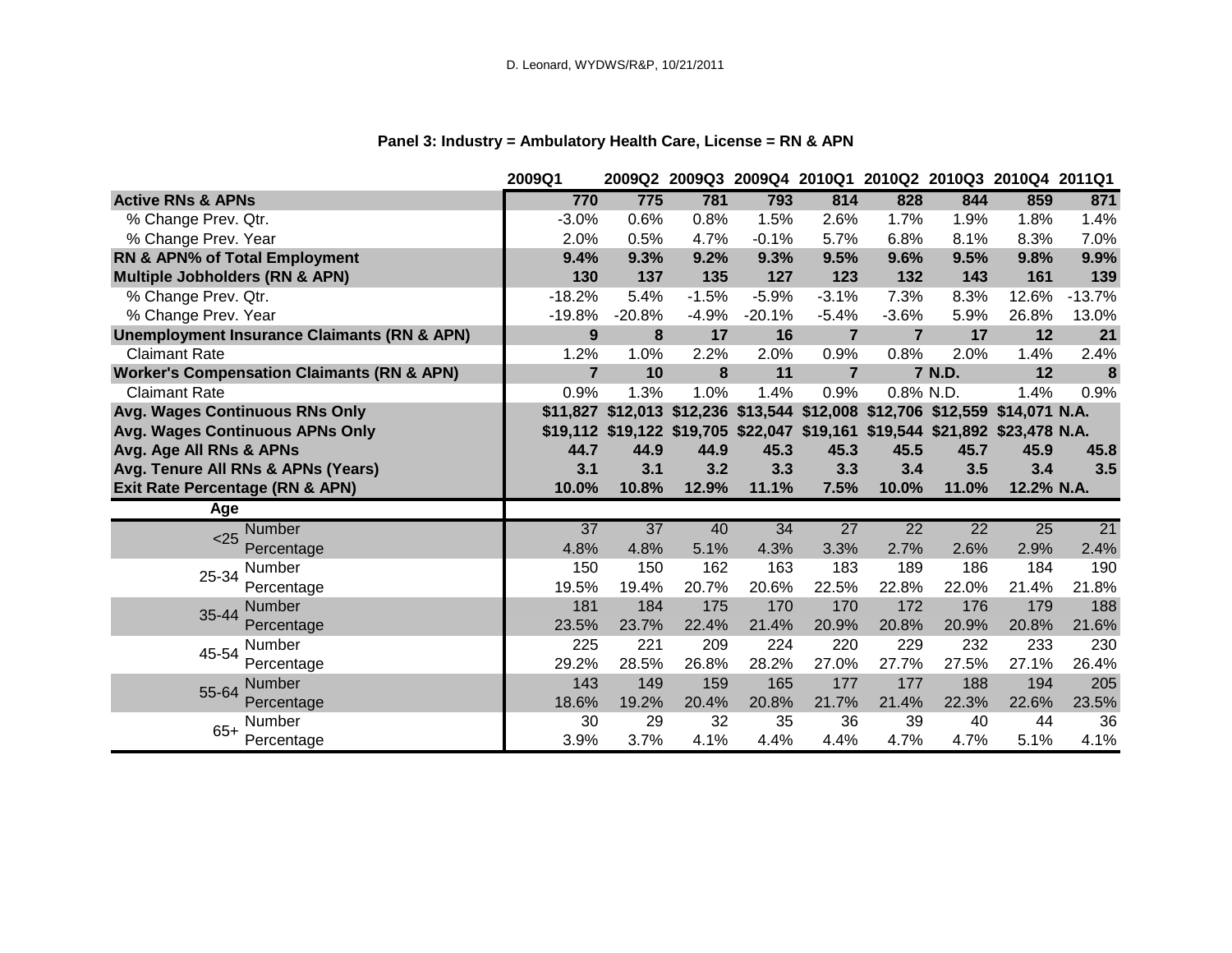# **Panel 4: Industry =Hospitals (NAICS 622), License = CNA**

|                                         | 2009Q1   | 2009Q2   |          |         | 2009Q3 2009Q4 2010Q1 2010Q2 2010Q3 2010Q4 2011Q1 |         |         |              |          |
|-----------------------------------------|----------|----------|----------|---------|--------------------------------------------------|---------|---------|--------------|----------|
| <b>Active CNAs</b>                      | 1,329    | 1,364    | 1,367    | 1,359   | 1,372                                            | 1,414   | 1,421   | 1,411        | 1,428    |
| % Change Prev. Qtr.                     | 2.6%     | 2.6%     | 0.2%     | $-0.6%$ | 1.0%                                             | 3.1%    | 0.5%    | $-0.7%$      | 1.2%     |
| % Change Prev. Year                     | 5.6%     | 5.7%     | 8.9%     | 4.9%    | 3.2%                                             | 3.7%    | 4.0%    | 3.8%         | 4.1%     |
| <b>CNA % of Total Employment</b>        | 13.3%    | 13.5%    | 13.4%    | 13.6%   | 13.8%                                            | 14.0%   | 14.0%   | 14.0%        | 14.2%    |
| <b>Multiple Jobholders</b>              | 157      | 176      | 170      | 176     | 164                                              | 188     | 216     | 212          | 190      |
| % Change Prev. Qtr.                     | $-16.0%$ | 12.1%    | $-3.4%$  | 3.5%    | $-6.8%$                                          | 14.6%   | 14.9%   | $-1.9%$      | $-10.4%$ |
| % Change Prev. Year                     | $-15.1%$ | $-17.0%$ | $-19.8%$ | $-5.9%$ | 4.5%                                             | 6.8%    | 27.1%   | 20.5%        | 15.9%    |
| <b>Unemployment Insurance Claimants</b> | 13       | 33       | 23       | 18      | 28                                               | 22      | 29      | 26           | 28       |
| <b>Claimant Rate</b>                    | 1.0%     | 2.4%     | 1.7%     | 1.3%    | 2.0%                                             | 1.6%    | 2.0%    | 1.8%         | 2.0%     |
| <b>Worker's Compensation Claimants</b>  | 67       | 49       | 50       | 55      | 60                                               | 45      | 63      | 45           | 54       |
| <b>Claimant Rate</b>                    | 5.0%     | 3.6%     | 3.7%     | 4.0%    | 4.4%                                             | 3.2%    | 4.4%    | 3.2%         | 3.8%     |
| <b>Avg. Wages Continuous Employees</b>  | \$6,754  | \$6,798  | \$6,964  | \$7,290 | \$6,449                                          | \$6,769 | \$7,350 | \$7,915 N.A. |          |
| Avg. Age All CNAs                       | 36.7     | 36.9     | 36.7     | 36.9    | 36.8                                             | 37.0    | 36.9    | 37.1         | 36.9     |
| Avg. Tenure All CNAs (Years)            | 4.1      | 4.1      | 4.1      | 4.2     | 4.3                                              | 4.3     | 4.3     | 4.3          | 4.3      |
| <b>Exit Rate Percentage</b>             | 9.0%     | 9.4%     | 10.8%    | 7.5%    | 7.4%                                             | 9.6%    | 11.3%   | 7.7% N.A.    |          |
| Age                                     |          |          |          |         |                                                  |         |         |              |          |
| Number<br>$25$                          | 321      | 327      | 333      | 315     | 320                                              | 322     | 321     | 296          | 316      |
| Percentage                              | 24.2%    | 24.0%    | 24.4%    | 23.2%   | 23.3%                                            | 22.8%   | 22.6%   | 21.0%        | 22.1%    |
| Number<br>25-34                         | 370      | 375      | 380      | 387     | 397                                              | 413     | 415     | 424          | 424      |
| Percentage                              | 27.8%    | 27.5%    | 27.8%    | 28.5%   | 28.9%                                            | 29.2%   | 29.2%   | 30.0%        | 29.7%    |
| <b>Number</b><br>35-44                  | 228      | 241      | 234      | 237     | 236                                              | 240     | 257     | 264          | 265      |
| Percentage                              | 17.2%    | 17.7%    | 17.1%    | 17.4%   | 17.2%                                            | 17.0%   | 18.1%   | 18.7%        | 18.6%    |
| Number<br>45-54                         | 249      | 255      | 255      | 253     | 248                                              | 264     | 259     | 253          | 243      |
| Percentage                              | 18.7%    | 18.7%    | 18.7%    | 18.6%   | 18.1%                                            | 18.7%   | 18.2%   | 17.9%        | 17.0%    |
| Number<br>55-64                         | 131      | 135      | 132      | 132     | 137                                              | 138     | 140     | 145          | 150      |
| Percentage                              | 9.9%     | 9.9%     | 9.7%     | 9.7%    | 10.0%                                            | 9.8%    | 9.9%    | 10.3%        | 10.5%    |
| Number<br>$65+$                         | 18       | 21       | 21       | 23      | 23                                               | 26      | 21      | 21           | 24       |
| Percentage                              | 1.4%     | 1.5%     | 1.5%     | 1.7%    | 1.7%                                             | 1.8%    | 1.5%    | 1.5%         | 1.7%     |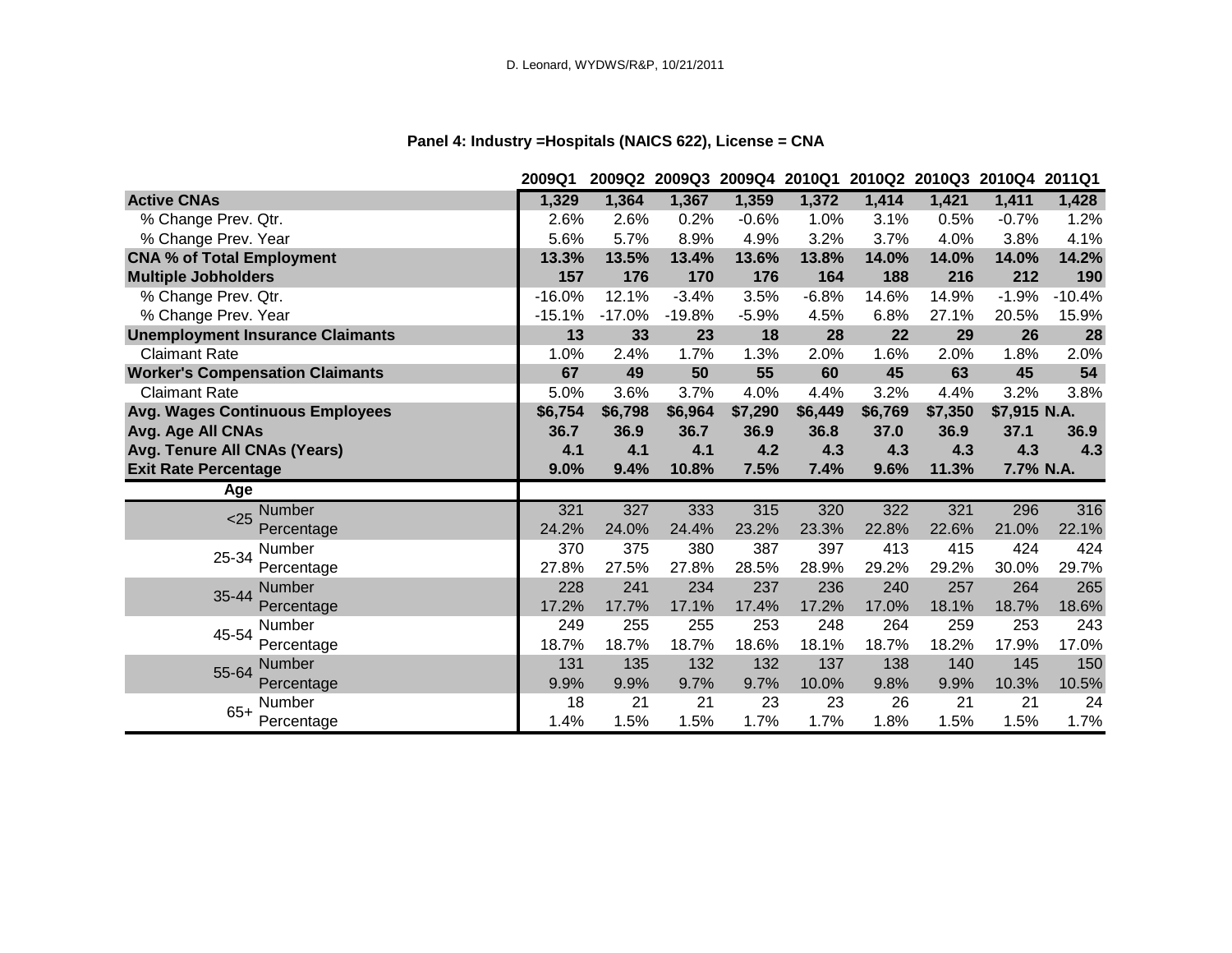# **Panel 5: Industry = Hospitals (NAICS 622), License = LPN**

|                                         | 2009Q1   |           |             |                  | 2009Q2 2009Q3 2009Q4 2010Q1 2010Q2 2010Q3 2010Q4 2011Q1 |          |                |                       |          |
|-----------------------------------------|----------|-----------|-------------|------------------|---------------------------------------------------------|----------|----------------|-----------------------|----------|
| <b>Active LPNs</b>                      | 231      | 229       | 231         | 230              | 223                                                     | 216      | 216            | 219                   | 207      |
| % Change Prev. Qtr.                     | 0.4%     | $-0.9%$   | 0.9%        | $-0.4%$          | $-3.0%$                                                 | $-3.1%$  | 0.0%           | 1.4%                  | $-5.5%$  |
| % Change Prev. Year                     | $-0.9%$  | $-3.8%$   | $-1.7%$     | 0.0%             | $-3.5%$                                                 | $-5.7%$  | $-6.5%$        | $-4.8%$               | $-7.2%$  |
| <b>LPN % of Total Employment</b>        | 2.3%     | 2.3%      | 2.3%        | 2.3%             | 2.2%                                                    | 2.1%     | 2.1%           | 2.2%                  | 2.1%     |
| <b>Multiple Jobholders</b>              | 25       | 26        | 28          | 27               | 29                                                      | 20       | 23             | 30                    | 20       |
| % Change Prev. Qtr.                     | $-16.7%$ | 4.0%      | 7.7%        | $-3.6%$          | 7.4%                                                    | $-31.0%$ | 15.0%          | 30.4%                 | $-33.3%$ |
| % Change Prev. Year                     | 25.0%    | 0.0%      | 0.0%        | $-10.0%$         | 16.0%                                                   | $-23.1%$ | $-17.9%$       | 11.1%                 | $-31.0%$ |
| <b>Unemployment Insurance Claimants</b> | N.D.     | N.D.      | <b>N.D.</b> | <b>N.D.</b>      | N.D.                                                    | N.D.     | N.D.           | N.D.                  | N.D.     |
| <b>Claimant Rate</b>                    | N.D.     | N.D.      | N.D.        | N.D.             | N.D.                                                    | N.D.     | N.D.           | N.D.                  | N.D.     |
| <b>Worker's Compensation Claimants</b>  |          | 7 N.D.    |             | 7 N.D.           |                                                         | 6 N.D.   | $5\phantom{1}$ | 8                     | 9        |
| <b>Claimant Rate</b>                    |          | 3.0% N.D. | 3.0% N.D.   |                  | 2.7% N.D.                                               |          | 2.3%           | 3.7%                  | 4.3%     |
| <b>Avg. Wages Continuous Employees</b>  | \$9,411  | \$9,384   |             | \$9,503 \$10,085 | \$8,886                                                 | \$9,106  |                | \$9,497 \$10,332 N.A. |          |
| Avg. Age All LPNs                       | 47.0     | 47.5      | 47.2        | 47.7             | 47.9                                                    | 47.8     | 47.7           | 47.4                  | 47.7     |
| Avg. Tenure All LPNs (Years)            | 6.0      | 6.2       | 6.2         | 6.3              | 6.5                                                     | 6.7      | 6.7            | 6.7                   | 6.8      |
| <b>Exit Rate Percentage</b>             | 6.5%     | 5.2%      | 7.4%        | 10.4%            | 9.4%                                                    | 5.6%     | 7.4%           | 11.9% N.A.            |          |
| Age                                     |          |           |             |                  |                                                         |          |                |                       |          |
| Number<br>< 25                          | 12       | 8         | 10          | 10               | 13                                                      | 12       | 12             | 13                    | 11       |
| Percentage                              | 5.2%     | 3.5%      | 4.3%        | 4.3%             | 5.8%                                                    | 5.6%     | 5.6%           | 5.9%                  | 5.3%     |
| Number<br>25-34                         | 35       | 34        | 34          | 31               | 26                                                      | 26       | 28             | 30                    | 28       |
| Percentage                              | 15.2%    | 14.8%     | 14.7%       | 13.5%            | 11.7%                                                   | 12.0%    | 13.0%          | 13.7%                 | 13.5%    |
| <b>Number</b><br>35-44                  | 40       | 42        | 43          | 40               | 41                                                      | 41       | 41             | 42                    | 38       |
| Percentage                              | 17.3%    | 18.3%     | 18.6%       | 17.4%            | 18.4%                                                   | 19.0%    | 19.0%          | 19.2%                 | 18.4%    |
| Number<br>45-54                         | 76       | 74        | 70          | 69               | 65                                                      | 65       | 64             | 62                    | 60       |
| Percentage                              | 32.9%    | 32.3%     | 30.3%       | 30.0%            | 29.1%                                                   | 30.1%    | 29.6%          | 28.3%                 | 29.0%    |
| Number<br>55-64                         | 59       | 61        | 63          | 64               | 64                                                      | 59       | 60             | 62                    | 61       |
| Percentage                              | 25.5%    | 26.6%     | 27.3%       | 27.8%            | 28.7%                                                   | 27.3%    | 27.8%          | 28.3%                 | 29.5%    |
| Number                                  | 9        | 10        | 9           | 10               | 10                                                      | 10       | 10             | 9                     | 9        |
| $65+$<br>Percentage                     | 3.9%     | 4.4%      | 3.9%        | 4.3%             | 4.5%                                                    | 4.6%     | 4.6%           | 4.1%                  | 4.3%     |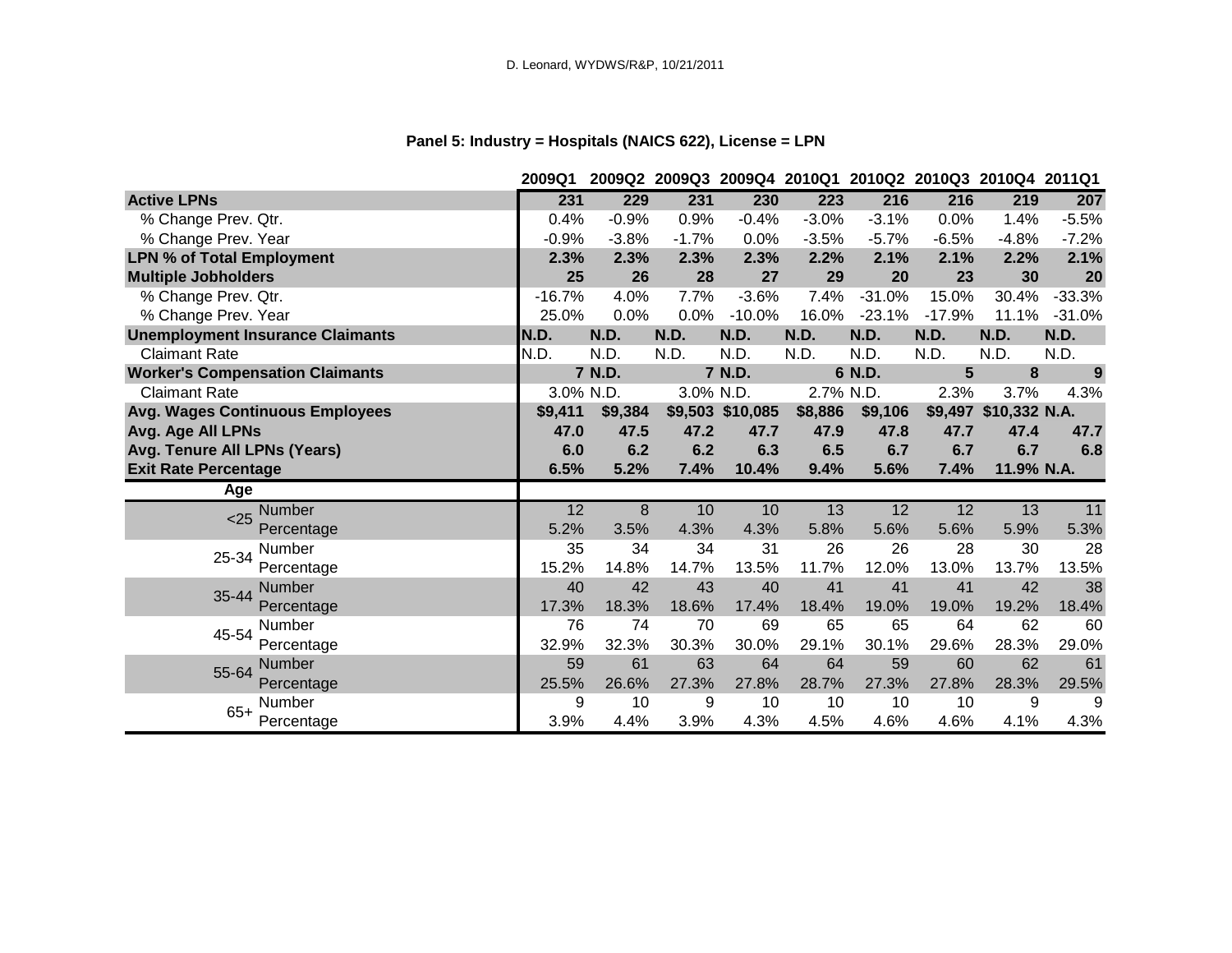# **Panel 6: Industry = Hospitals (NAICS 622), License = RN & APN**

|                                                        | 2009Q1   |       |       | 2009Q2 2009Q3 2009Q4 2010Q1 2010Q2 2010Q3 2010Q4 2011Q1                      |          |       |         |                        |          |
|--------------------------------------------------------|----------|-------|-------|------------------------------------------------------------------------------|----------|-------|---------|------------------------|----------|
| <b>Active RNs &amp; APNs</b>                           | 2,772    | 2,790 | 2,852 | 2,828                                                                        | 2,802    | 2,826 | 2,838   | 2,845                  | 2,818    |
| % Change Prev. Qtr.                                    | 0.6%     | 0.6%  | 2.2%  | $-0.8%$                                                                      | $-0.9%$  | 0.9%  | 0.4%    | 0.2%                   | $-0.9%$  |
| % Change Prev. Year                                    | 4.7%     | 3.1%  | 4.2%  | 2.6%                                                                         | 1.1%     | 1.3%  | $-0.5%$ | 0.6%                   | 0.6%     |
| RN & APN% of Total Employment                          | 27.8%    | 27.7% | 27.9% | 28.2%                                                                        | 28.1%    | 28.0% | 27.9%   | 28.2%                  | 27.9%    |
| <b>Multiple Jobholders (RN &amp; APN)</b>              | 297      | 314   | 331   | 329                                                                          | 292      | 330   | 325     | 335                    | 299      |
| % Change Prev. Qtr.                                    | $-9.7%$  | 5.7%  | 5.4%  | $-0.6%$                                                                      | $-11.2%$ | 13.0% | $-1.5%$ | 3.1%                   | $-10.7%$ |
| % Change Prev. Year                                    | $-6.0%$  | 0.3%  | 6.8%  | 0.0%                                                                         | $-1.7%$  | 5.1%  | $-1.8%$ | 1.8%                   | 2.4%     |
| <b>Unemployment Insurance Claimants (RN &amp; APN)</b> | 10       | 19    | 18    | 13                                                                           | 19       | 16    | 19      | 19                     | 17       |
| <b>Claimant Rate</b>                                   | 0.4%     | 0.7%  | 0.6%  | 0.5%                                                                         | 0.7%     | 0.6%  | 0.7%    | 0.7%                   | 0.6%     |
| <b>Worker's Compensation Claimants (RN &amp; APN)</b>  | 58       | 46    | 55    | 63                                                                           | 50       | 62    | 68      | 66                     | 57       |
| <b>Claimant Rate</b>                                   | 2.1%     | 1.6%  | 1.9%  | 2.2%                                                                         | 1.8%     | 2.2%  | 2.4%    | 2.3%                   | 2.0%     |
| Avg. Wages Continuous RNs Only                         | \$14,581 |       |       | \$15,013 \$15,349 \$16,486 \$14,285 \$15,087                                 |          |       |         | \$15,962 \$17,137 N.A. |          |
| Avg. Wages Continuous APNs Only                        |          |       |       | \$29,257 \$28,577 \$32,142 \$31,402 \$30,678 \$29,293 \$34,685 \$34,796 N.A. |          |       |         |                        |          |
| Avg. Age All RNs & APNs                                | 47.0     | 47.5  | 47.2  | 47.7                                                                         | 47.9     | 47.8  | 47.7    | 47.4                   | 47.7     |
| Avg. Tenure All RNs & APNs (Years)                     | 5.9      | 6.0   | 5.9   | 6.0                                                                          | 6.2      | 6.2   | 6.2     | 6.2                    | 6.3      |
| <b>Exit Rate Percentage (RN &amp; APN)</b>             | 5.7%     | 5.6%  | 6.3%  | 5.1%                                                                         | 4.7%     | 6.3%  | 6.1%    | 5.9% N.A.              |          |
| Age                                                    |          |       |       |                                                                              |          |       |         |                        |          |
| <b>Number</b><br>$25$                                  | 136      | 143   | 161   | 149                                                                          | 140      | 134   | 148     | 145                    | 131      |
| Percentage                                             | 4.9%     | 5.1%  | 5.6%  | 5.3%                                                                         | 5.0%     | 4.7%  | 5.2%    | 5.1%                   | 4.6%     |
| Number<br>25-34                                        | 685      | 685   | 686   | 691                                                                          | 695      | 712   | 712     | 716                    | 703      |
| Percentage                                             | 24.7%    | 24.6% | 24.1% | 24.4%                                                                        | 24.8%    | 25.2% | 25.1%   | 25.2%                  | 24.9%    |
| <b>Number</b><br>35-44                                 | 648      | 655   | 662   | 650                                                                          | 640      | 659   | 665     | 668                    | 681      |
| Percentage                                             | 23.4%    | 23.5% | 23.2% | 23.0%                                                                        | 22.8%    | 23.3% | 23.4%   | 23.5%                  | 24.2%    |
| Number<br>45-54                                        | 773      | 765   | 780   | 758                                                                          | 732      | 715   | 714     | 710                    | 702      |
| Percentage                                             | 27.9%    | 27.4% | 27.3% | 26.8%                                                                        | 26.1%    | 25.3% | 25.2%   | 25.0%                  | 24.9%    |
| <b>Number</b><br>55-64                                 | 462      | 473   | 478   | 497                                                                          | 507      | 524   | 521     | 537                    | 539      |
| Percentage                                             | 16.7%    | 17.0% | 16.8% | 17.6%                                                                        | 18.1%    | 18.5% | 18.4%   | 18.9%                  | 19.1%    |
| Number                                                 | 47       | 49    | 54    | 55                                                                           | 61       | 57    | 60      | 61                     | 58       |
| $65+$<br>Percentage                                    | 1.7%     | 1.8%  | 1.9%  | 1.9%                                                                         | 2.2%     | 2.0%  |         | 2.1%                   | 2.1%     |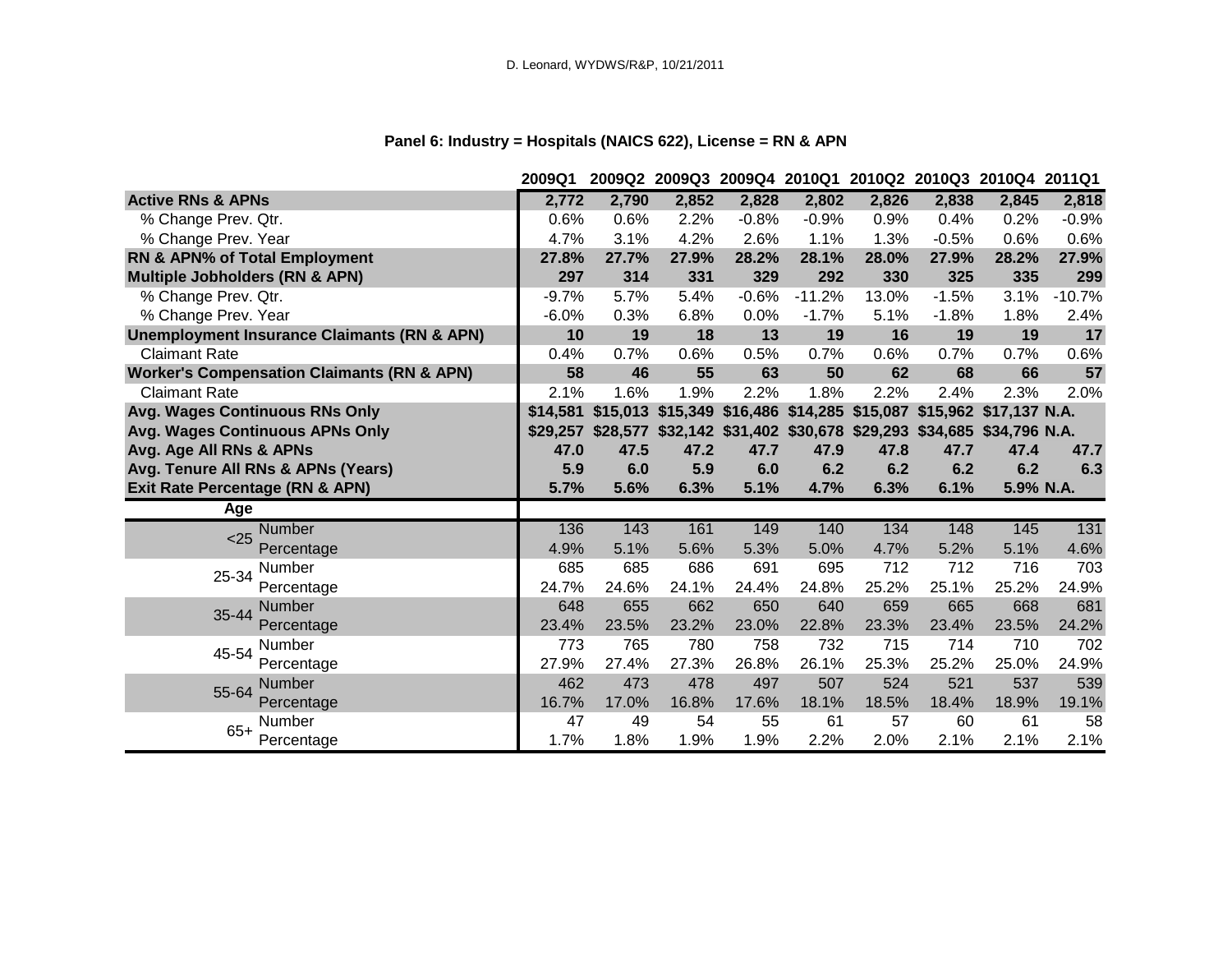# **Panel 7: Industry = Long Term Care, License = CNA**

|                                         | 2009Q1  | 2009Q2   |         |          |          |         | 2009Q3 2009Q4 2010Q1 2010Q2 2010Q3 2010Q4 2011Q1 |              |          |
|-----------------------------------------|---------|----------|---------|----------|----------|---------|--------------------------------------------------|--------------|----------|
| <b>Active CNAs</b>                      | 1,102   | 1,150    | 1,183   | 1,175    | 1,224    | 1,227   | 1,258                                            | 1,270        | 1,280    |
| % Change Prev. Qtr.                     | 15.0%   | 4.4%     | 2.9%    | $-0.7%$  | 4.2%     | 0.2%    | 2.5%                                             | 1.0%         | 0.8%     |
| % Change Prev. Year                     | 17.7%   | 22.1%    | 32.8%   | 22.7%    | 11.1%    | 6.7%    | 6.3%                                             | 8.1%         | 4.6%     |
| <b>CNA % of Total Employment</b>        | 22.0%   | 22.8%    | 23.3%   | 23.9%    | 25.2%    | 24.9%   | 25.0%                                            | 25.7%        | 26.1%    |
| <b>Multiple Jobholders</b>              | 211     | 171      | 208     | 173      | 170      | 241     | 242                                              | 227          | 178      |
| % Change Prev. Qtr.                     | 35.3%   | $-19.0%$ | 21.6%   | $-16.8%$ | $-1.7%$  | 41.8%   | 0.4%                                             | $-6.2%$      | $-21.6%$ |
| % Change Prev. Year                     | 31.1%   | 2.4%     | 33.3%   | 10.9%    | $-19.4%$ | 40.9%   | 16.3%                                            | 31.2%        | 4.7%     |
| <b>Unemployment Insurance Claimants</b> | 20      | 38       | 48      | 34       | 53       | 66      | 63                                               | 57           | 49       |
| <b>Claimant Rate</b>                    | 1.8%    | 3.3%     | 4.1%    | 2.9%     | 4.3%     | 5.4%    | 5.0%                                             | 4.5%         | 3.8%     |
| <b>Worker's Compensation Claimants</b>  | 47      | 36       | 43      | 42       | 50       | 32      | 55                                               | 40           | 46       |
| <b>Claimant Rate</b>                    | 4.3%    | 3.1%     | 3.6%    | 3.6%     | 4.1%     | 2.6%    | 4.4%                                             | 3.1%         | 3.6%     |
| <b>Avg. Wages Continuous Employees</b>  | \$5,844 | \$5,991  | \$6,050 | \$6,098  | \$5,684  | \$6,159 | \$6,049                                          | \$6,021 N.A. |          |
| Avg. Age All CNAs                       | 35.9    | 36.0     | 35.6    | 36.1     | 36.1     | 35.8    | 35.7                                             | 35.2         | 35.0     |
| Avg. Tenure All CNAs (Years)            | 2.5     | 2.5      | 2.5     | 2.6      | 2.6      | 2.6     | 2.6                                              | 2.6          | 2.6      |
| <b>Exit Rate Percentage</b>             | 16.2%   | 16.7%    | 18.8%   | 14.9%    | 20.8%    | 17.4%   | 20.9%                                            | 17.3% N.A.   |          |
| Age                                     |         |          |         |          |          |         |                                                  |              |          |
| <b>Number</b><br>< 25                   | 335     | 348      | 369     | 353      | 359      | 371     | 385                                              | 396          | 409      |
| Percentage                              | 30.4%   | 30.3%    | 31.2%   | 30.0%    | 29.3%    | 30.2%   | 30.6%                                            | 31.2%        | 32.0%    |
| Number<br>25-34                         | 254     | 269      | 283     | 284      | 306      | 317     | 327                                              | 343          | 346      |
| Percentage                              | 23.0%   | 23.4%    | 23.9%   | 24.2%    | 25.0%    | 25.8%   | 26.0%                                            | 27.0%        | 27.0%    |
| <b>Number</b><br>35-44                  | 179     | 179      | 170     | 171      | 188      | 178     | 184                                              | 192          | 189      |
| Percentage                              | 16.2%   | 15.6%    | 14.4%   | 14.6%    | 15.4%    | 14.5%   | 14.6%                                            | 15.1%        | 14.8%    |
| Number<br>45-54                         | 196     | 202      | 213     | 212      | 221      | 214     | 202                                              | 185          | 185      |
| Percentage                              | 17.8%   | 17.6%    | 18.0%   | 18.0%    | 18.1%    | 17.4%   | 16.1%                                            | 14.6%        | 14.5%    |
| Number<br>55-64                         | 94      | 102      | 104     | 119      | 120      | 115     | 125                                              | 124          | 121      |
| Percentage                              | 8.5%    | 8.9%     | 8.8%    | 10.1%    | 9.8%     | 9.4%    | 9.9%                                             | 9.8%         | 9.5%     |
| Number<br>$65+$                         | 31      | 33       | 29      | 26       | 23       | 27      | 31                                               | 27           | 27       |
| Percentage                              | 2.8%    | 2.9%     | 2.5%    | 2.2%     | 1.9%     | 2.2%    | 2.5%                                             | 2.1%         | 2.1%     |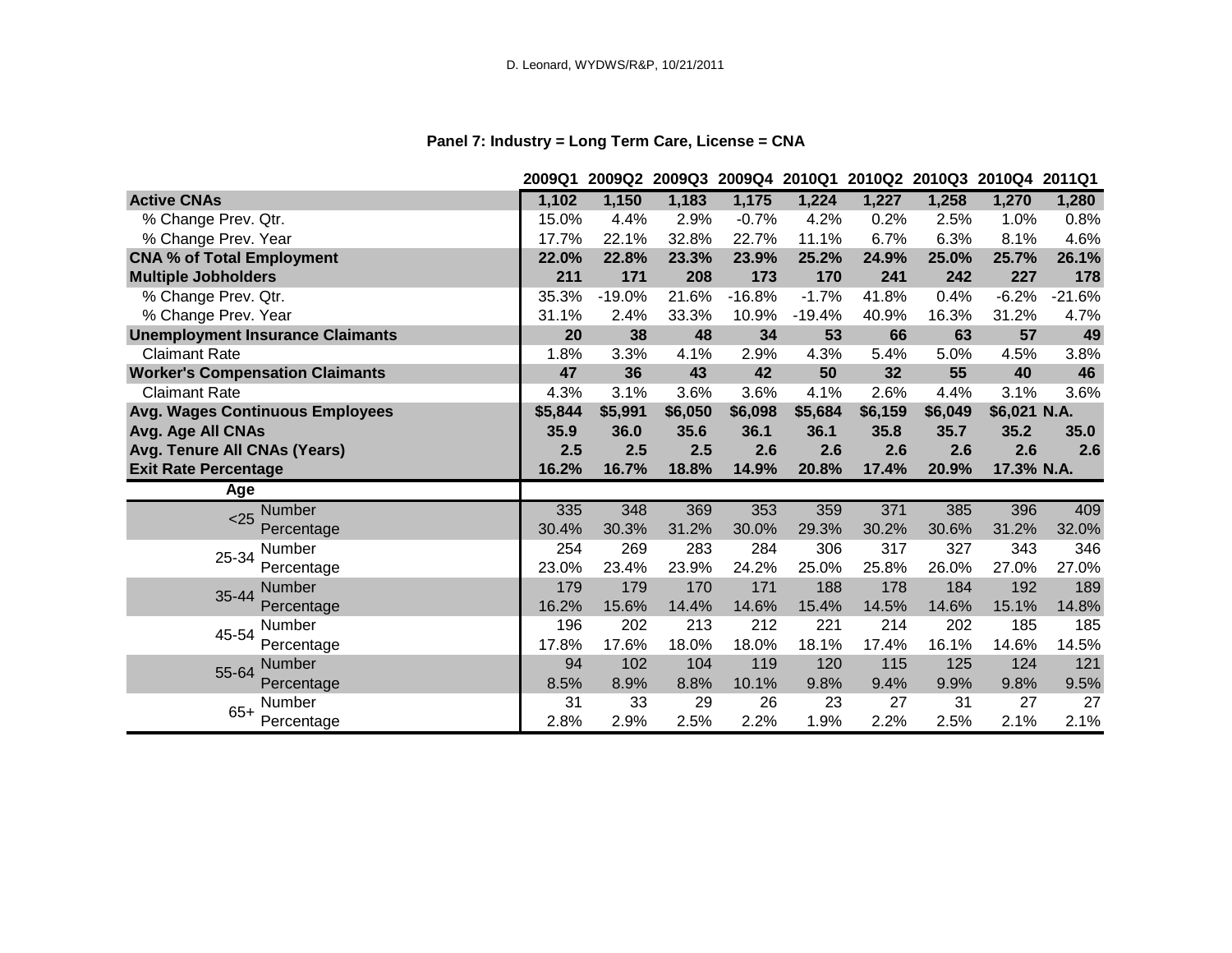# **Panel 8: Industry = Long Term Care, License = LPN**

|                                         | 2009Q1          |                 |                |           |                 |                 | 2009Q2 2009Q3 2009Q4 2010Q1 2010Q2 2010Q3 2010Q4 2011Q1 |                 |                 |
|-----------------------------------------|-----------------|-----------------|----------------|-----------|-----------------|-----------------|---------------------------------------------------------|-----------------|-----------------|
| <b>Active LPNs</b>                      | 244             | 245             | 252            | 262       | 248             | 253             | 264                                                     | 267             | 262             |
| % Change Prev. Qtr.                     | 16.7%           | 0.4%            | 2.9%           | 4.0%      | $-5.3%$         | 2.0%            | 4.3%                                                    | 1.1%            | $-1.9%$         |
| % Change Prev. Year                     | 15.1%           | 15.0%           | 24.1%          | 25.4%     | 1.6%            | 3.3%            | 4.8%                                                    | 1.9%            | 5.6%            |
| <b>LPN % of Total Employment</b>        | 4.9%            | 4.8%            | 5.0%           | 5.3%      | 5.1%            | 5.1%            | 5.3%                                                    | 5.4%            | 5.3%            |
| <b>Multiple Jobholders</b>              | 48              | 28              | 33             | 33        | 27              | 39              | 45                                                      | 36              | 45              |
| % Change Prev. Qtr.                     | 77.8%           | $-41.7%$        | 17.9%          | 0.0%      | $-18.2%$        | 44.4%           | 15.4%                                                   | $-20.0%$        | 25.0%           |
| % Change Prev. Year                     | 92.0%           | $-9.7%$         | 10.0%          | 22.2%     | $-43.8%$        | 39.3%           | 36.4%                                                   | 9.1%            | 66.7%           |
| <b>Unemployment Insurance Claimants</b> | 5               | $6\phantom{1}$  | $\overline{7}$ | 13        | $6\phantom{1}$  | $6\phantom{1}$  | 12                                                      | 9               | 9               |
| <b>Claimant Rate</b>                    | 2.0%            | 2.4%            | 2.8%           | 5.0%      | 2.4%            | 2.4%            | 4.5%                                                    | 3.4%            | 3.4%            |
| <b>Worker's Compensation Claimants</b>  | N.D.            | $6\phantom{1}$  | 9              |           | 11 N.D.         | N.D.            | N.D.                                                    | 5               | 5               |
| <b>Claimant Rate</b>                    | N.D.            | 2.4%            | 3.6%           | 4.2% N.D. |                 | N.D.            | N.D.                                                    | 1.9%            | 1.9%            |
| <b>Avg. Wages Continuous Employees</b>  | \$9,470         | \$9,908         | \$9,746        | \$9,451   | \$9,135         | \$9,891         | \$9,888                                                 | \$9,432 N.A.    |                 |
| Avg. Age All LPNs                       | 45.2            | 45.2            | 44.5           | 44.4      | 44.7            | 44.7            | 44.6                                                    | 44.4            | 44.2            |
| Avg. Tenure All LPNs (Years)            | 3.1             | 3.2             | 3.0            | 3.1       | 3.3             | 3.3             | 3.2                                                     | 3.2             | 3.3             |
| <b>Exit Rate Percentage</b>             | 9.8%            | 13.9%           | 9.1%           | 11.5%     | 12.9%           | 11.1%           | 15.2%                                                   | 13.5% N.A.      |                 |
| Age                                     |                 |                 |                |           |                 |                 |                                                         |                 |                 |
| Number<br>$25$                          | $\overline{25}$ | $\overline{25}$ | 25             | 24        | $\overline{21}$ | $\overline{21}$ | 22                                                      | $\overline{22}$ | $\overline{23}$ |
| Percentage                              | 10.2%           | 10.2%           | 9.9%           | 9.2%      | 8.5%            | 8.3%            | 8.3%                                                    | 8.2%            | 8.8%            |
| Number<br>25-34                         | 35              | 39              | 47             | 50        | 49              | 53              | 58                                                      | 58              | 59              |
| Percentage                              | 14.3%           | 15.9%           | 18.7%          | 19.1%     | 19.8%           | 20.9%           | 22.0%                                                   | 21.7%           | 22.5%           |
| <b>Number</b><br>35-44                  | 49              | 44              | 44             | 53        | 48              | 46              | 49                                                      | 55              | 54              |
| Percentage                              | 20.1%           | 18.0%           | 17.5%          | 20.2%     | 19.4%           | 18.2%           | 18.6%                                                   | 20.6%           | 20.6%           |
| Number<br>45-54                         | 70              | 70              | 67             | 67        | 62              | 65              | 66                                                      | 63              | 57              |
| Percentage                              | 28.7%           | 28.6%           | 26.6%          | 25.6%     | 25.0%           | 25.7%           | 25.0%                                                   | 23.6%           | 21.8%           |
| Number<br>55-64                         | 50              | 54              | 53             | 53        | 50              | 51              | 54                                                      | 57              | 57              |
| Percentage                              | 20.5%           | 22.0%           | 21.0%          | 20.2%     | 20.2%           | 20.2%           | 20.5%                                                   | 21.3%           | 21.8%           |
| Number                                  | 12              | 10              | 9              | 11        | 14              | 15              | 14                                                      | 12              | 12              |
| $65+$<br>Percentage                     | 4.9%            | 4.1%            | 3.6%           | 4.2%      | 5.6%            | 5.9%            | 5.3%                                                    | 4.5%            | 4.6%            |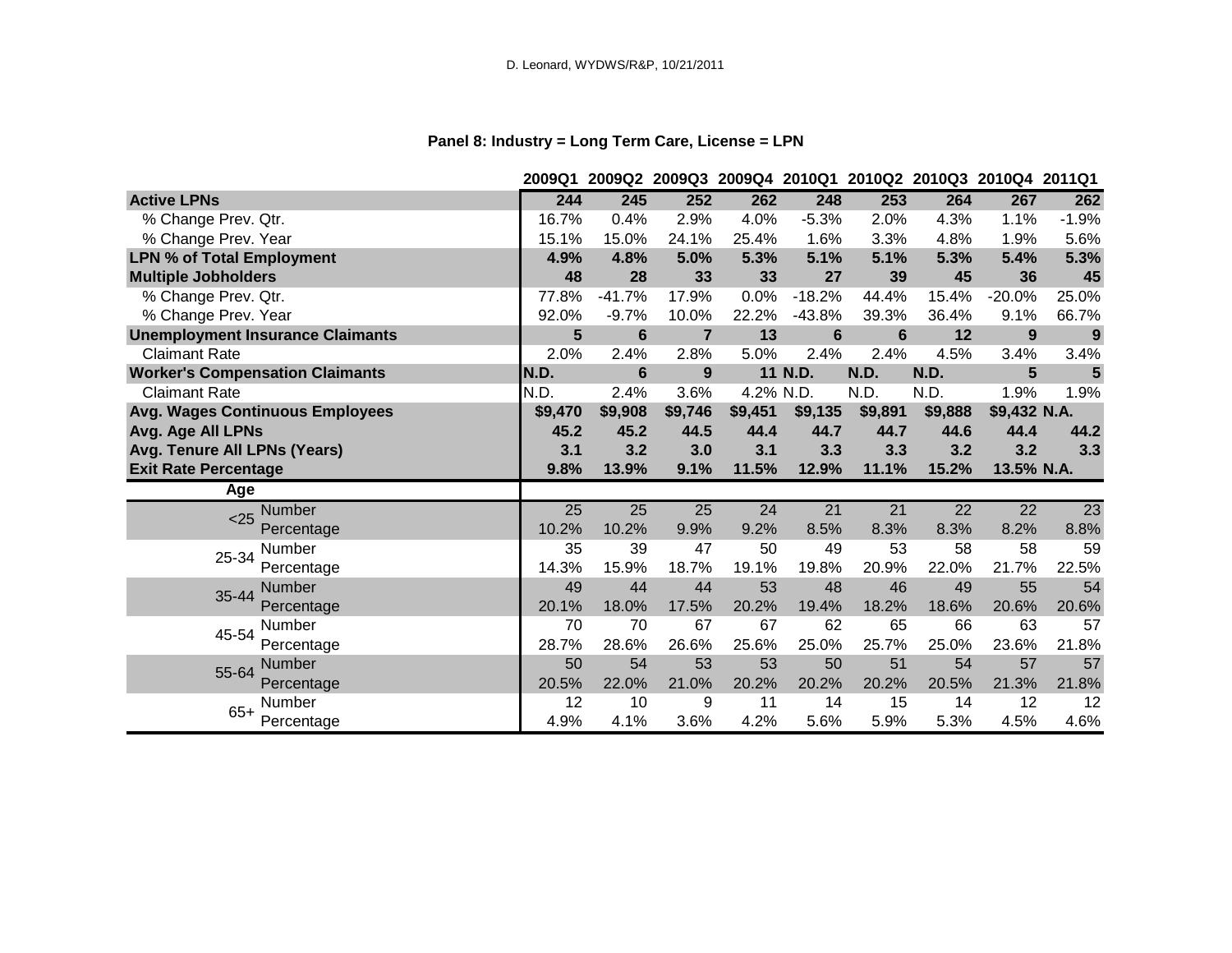# **Panel 9: Industry = Long Term Care, License = RN & APN**

|                                                        | 2009Q1   |                |           | 2009Q2 2009Q3 2009Q4 2010Q1 2010Q2 2010Q3 2010Q4 2011Q1 |                 |          |                |                |             |
|--------------------------------------------------------|----------|----------------|-----------|---------------------------------------------------------|-----------------|----------|----------------|----------------|-------------|
| <b>Active RNs &amp; APNs</b>                           | 381      | 387            | 398       | 382                                                     | 381             | 377      | 374            | 367            | 369         |
| % Change Prev. Qtr.                                    | 10.4%    | 1.6%           | 2.8%      | $-4.0%$                                                 | $-0.3%$         | $-1.0%$  | $-0.8%$        | $-1.9%$        | 0.5%        |
| % Change Prev. Year                                    | 3.8%     | 7.5%           | 11.5%     | 10.7%                                                   | 0.0%            | $-2.6%$  | $-6.0%$        | $-3.9%$        | $-3.1%$     |
| RN & APN% of Total Employment                          | 7.6%     | 7.7%           | 7.8%      | 7.8%                                                    | 7.8%            | 7.6%     | 7.4%           | 7.4%           | 7.5%        |
| <b>Multiple Jobholders (RN &amp; APN)</b>              | 69       | 66             | 54        | 55                                                      | 56              | 57       | 56             | 66             | 57          |
| % Change Prev. Qtr.                                    | 19.0%    | $-4.3%$        | $-18.2%$  | 1.9%                                                    | 1.8%            | 1.8%     | $-1.8%$        | 17.9%          | $-13.6%$    |
| % Change Prev. Year                                    | 9.5%     | 1.5%           | $-15.6%$  | $-5.2%$                                                 | $-18.8%$        | $-13.6%$ | 3.7%           | 20.0%          | 1.8%        |
| <b>Unemployment Insurance Claimants (RN &amp; APN)</b> | 5        | $\overline{7}$ | 13        | 8                                                       | 8               | 10       | 15             | 14             | 14          |
| <b>Claimant Rate</b>                                   | 1.3%     | 1.8%           | 3.3%      | 2.1%                                                    | 2.1%            | 2.7%     | 4.0%           | 3.8%           | 3.8%        |
| <b>Worker's Compensation Claimants (RN &amp; APN)</b>  | 10       | $\overline{7}$ |           | 6 N.D.                                                  | $6\phantom{1}6$ | 6        | $\overline{7}$ | $\overline{7}$ | 5           |
| <b>Claimant Rate</b>                                   | 2.6%     | 1.8%           | 1.5% N.D. |                                                         | 1.6%            | 1.6%     | 1.9%           | 1.9%           | 1.4%        |
| Avg. Wages Continuous RNs Only                         | \$12,521 | \$12,843       |           | \$12,955 \$13,145 \$12,577 \$13,805 \$13,847            |                 |          |                | \$14,409 N.A.  |             |
| Avg. Wages Continuous APNs Only                        | N.D.     | N.D.           | N.D.      | N.D.                                                    | N.D.            | N.D.     | N.D.           | N.D.           | <b>N.A.</b> |
| Avg. Age All RNs & APNs                                | 44.7     | 44.8           | 44.5      | 44.9                                                    | 46.1            | 46.9     | 47.3           | 47.4           | 47.4        |
| Avg. Tenure All RNs & APNs (Years)                     | 3.1      | 3.2            | 3.2       | 3.3                                                     | 3.4             | 3.5      | 3.5            | 3.5            | 3.4         |
| Exit Rate Percentage (RN & APN)                        | 10.8%    | 12.4%          | 11.3%     | 12.8%                                                   | 12.1%           | 14.1%    | 14.4%          | 15.8% N.A.     |             |
| Age                                                    |          |                |           |                                                         |                 |          |                |                |             |
| Number<br>< 25                                         | 43       | 41             | 33        | 24                                                      | $\overline{21}$ | 15       | 13             | 13             | 15          |
| Percentage                                             | 11.3%    | 10.6%          | 8.3%      | 6.3%                                                    | 5.5%            | 4.0%     | 3.5%           | 3.5%           | 4.1%        |
| <b>Number</b><br>25-34                                 | 70       | 72             | 90        | 94                                                      | 81              | 77       | 71             | 71             | 65          |
| Percentage                                             | 18.4%    | 18.6%          | 22.6%     | 24.6%                                                   | 21.3%           | 20.4%    | 19.0%          | 19.3%          | 17.6%       |
| Number<br>35-44                                        | 57       | 59             | 62        | 56                                                      | 58              | 61       | 59             | 58             | 63          |
| Percentage                                             | 15.0%    | 15.2%          | 15.6%     | 14.7%                                                   | 15.2%           | 16.2%    | 15.8%          | 15.8%          | 17.1%       |
| <b>Number</b><br>45-54                                 | 106      | 106            | 105       | 101                                                     | 107             | 101      | 106            | 103            | 105         |
| Percentage                                             | 27.8%    | 27.4%          | 26.4%     | 26.4%                                                   | 28.1%           | 26.8%    | 28.3%          | 28.1%          | 28.5%       |
| Number<br>55-64                                        | 81       | 83             | 86        | 87                                                      | 87              | 92       | 95             | 93             | 94          |
| Percentage                                             | 21.3%    | 21.4%          | 21.6%     | 22.8%                                                   | 22.8%           | 24.4%    | 25.4%          | 25.3%          | 25.5%       |
| Number                                                 | 20       | 21             | 19        | 19                                                      | 25              | 28       | 27             | 27             | 27          |
| $65+$<br>Percentage                                    | 5.2%     | 5.4%           | 4.8%      | 5.0%                                                    | 6.6%            | 7.4%     | 7.2%           | 7.4%           | 7.3%        |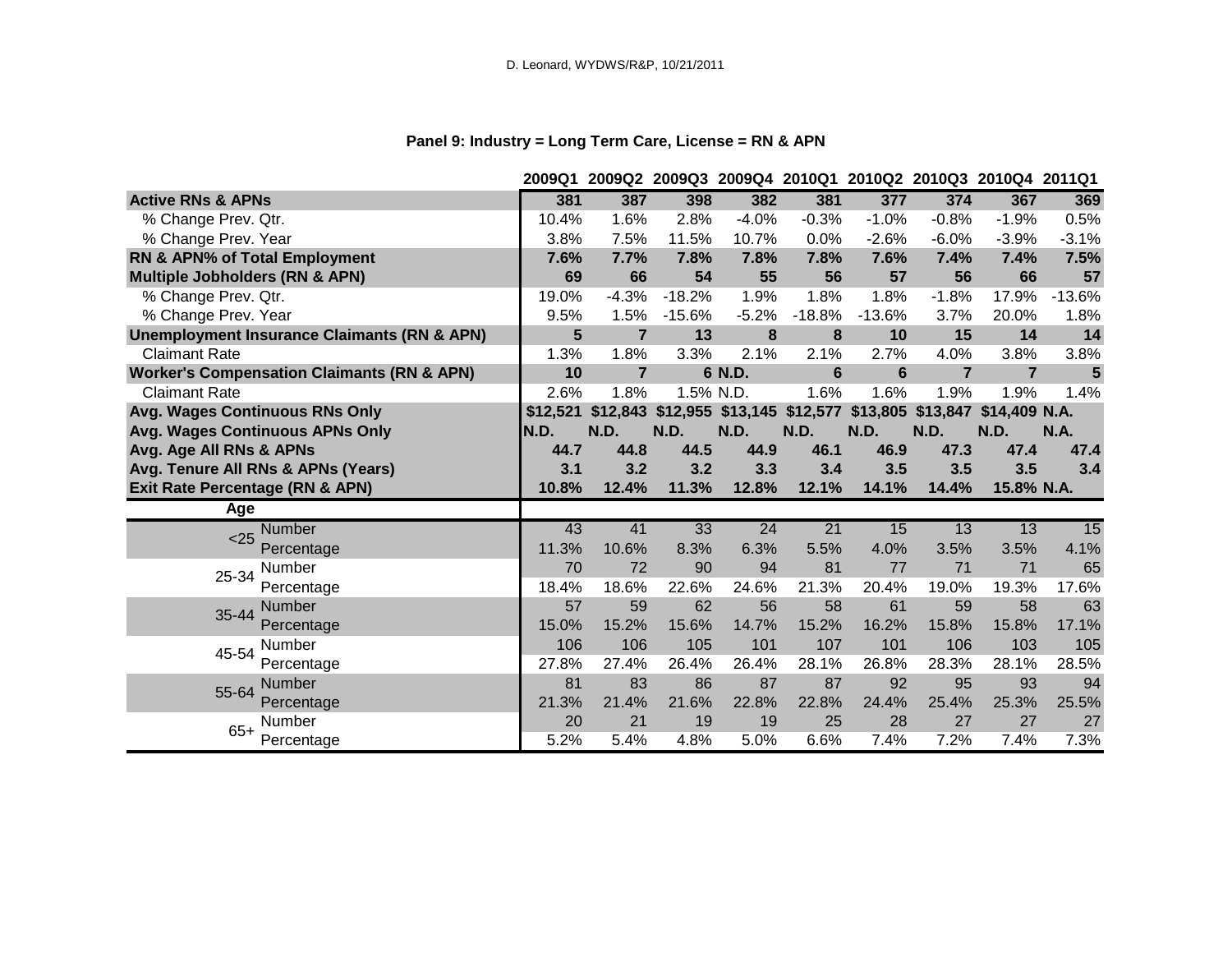# **Panel 10: Industry = Total Health Care, License = CNA**

|                                         | 2009Q1  |         |         |         |         | 2009Q2 2009Q3 2009Q4 2010Q1 2010Q2 2010Q3 2010Q4 2011Q1 |         |              |          |
|-----------------------------------------|---------|---------|---------|---------|---------|---------------------------------------------------------|---------|--------------|----------|
| <b>Active CNAs</b>                      | 2,970   | 3,073   | 3,110   | 3,111   | 3,189   | 3,243                                                   | 3,280   | 3,284        | 3,349    |
| % Change Prev. Qtr.                     | 6.9%    | 3.5%    | 1.2%    | 0.0%    | 2.5%    | 1.7%                                                    | 1.1%    | 0.1%         | 2.0%     |
| % Change Prev. Year                     | 10.4%   | 12.3%   | 17.5%   | 12.0%   | 7.4%    | 5.5%                                                    | 5.5%    | 5.6%         | 5.0%     |
| <b>CNA % of Total Employment</b>        | 12.8%   | 13.1%   | 13.1%   | 13.3%   | 13.7%   | 13.7%                                                   | 13.6%   | 13.8%        | 14.1%    |
| <b>Multiple Jobholders</b>              | 470     | 464     | 502     | 477     | 458     | 551                                                     | 601     | 577          | 497      |
| % Change Prev. Qtr.                     | $-0.2%$ | $-1.3%$ | 8.2%    | $-5.0%$ | $-4.0%$ | 20.3%                                                   | 9.1%    | $-4.0%$      | $-13.9%$ |
| % Change Prev. Year                     | 0.0%    | $-9.7%$ | 1.2%    | 1.3%    | $-2.6%$ | 18.8%                                                   | 19.7%   | 21.0%        | 8.5%     |
| <b>Unemployment Insurance Claimants</b> | 53      | 94      | 90      | 68      | 103     | 111                                                     | 111     | 97           | 108      |
| <b>Claimant Rate</b>                    | 1.8%    | 3.1%    | 2.9%    | 2.2%    | 3.2%    | 3.4%                                                    | 3.4%    | 3.0%         | 3.2%     |
| <b>Worker's Compensation Claimants</b>  | 123     | 93      | 97      | 104     | 116     | 85                                                      | N.D.    | 92           | 108      |
| <b>Claimant Rate</b>                    | 4.1%    | 3.0%    | 3.1%    | 3.3%    | 3.6%    | 2.6% N.D.                                               |         | 2.8%         | 3.2%     |
| <b>Avg. Wages Continuous Employees</b>  | \$6,305 | \$6,425 | \$6,554 | \$6,812 | \$6,135 | \$6,515                                                 | \$6,793 | \$7,124 N.A. |          |
| Avg. Age All CNAs                       | 36.1    | 36.1    | 35.9    | 36.2    | 36.1    | 36.1                                                    | 36.0    | 36.0         | 35.8     |
| Avg. Tenure All CNAs (Years)            | 3.1     | 3.1     | 3.2     | 3.2     | 3.3     | 3.3                                                     | 3.3     | 3.3          | 3.3      |
| <b>Exit Rate Percentage</b>             | 12.2%   | 13.4%   | 15.1%   | 11.3%   | 13.8%   | 13.8%                                                   | 16.0%   | 12.3% N.A.   |          |
| Age                                     |         |         |         |         |         |                                                         |         |              |          |
| Number<br>$25$                          | 786     | 812     | 839     | 816     | 828     | 844                                                     | 846     | 821          | 865      |
| Percentage                              | 26.5%   | 26.4%   | 27.0%   | 26.2%   | 26.0%   | 26.0%                                                   | 25.8%   | 25.0%        | 25.8%    |
| Number<br>25-34                         | 814     | 847     | 869     | 868     | 912     | 937                                                     | 964     | 1001         | 1022     |
| Percentage                              | 27.4%   | 27.6%   | 27.9%   | 27.9%   | 28.6%   | 28.9%                                                   | 29.4%   | 30.5%        | 30.5%    |
| <b>Number</b><br>35-44                  | 502     | 512     | 495     | 512     | 530     | 529                                                     | 547     | 556          | 557      |
| Percentage                              | 16.9%   | 16.7%   | 15.9%   | 16.5%   | 16.6%   | 16.3%                                                   | 16.7%   | 16.9%        | 16.6%    |
| Number<br>45-54                         | 514     | 528     | 537     | 538     | 542     | 553                                                     | 536     | 515          | 505      |
| Percentage                              | 17.3%   | 17.2%   | 17.3%   | 17.3%   | 17.0%   | 17.1%                                                   | 16.3%   | 15.7%        | 15.1%    |
| Number<br>55-64                         | 268     | 279     | 280     | 295     | 304     | 301                                                     | 314     | 323          | 331      |
| Percentage                              | 9.0%    | 9.1%    | 9.0%    | 9.5%    | 9.5%    | 9.3%                                                    | 9.6%    | 9.8%         | 9.9%     |
| Number<br>$65+$                         | 56      | 63      | 58      | 57      | 53      | 61                                                      | 60      | 56           | 59       |
| Percentage                              | 1.9%    | 2.1%    | 1.9%    | 1.8%    | 1.7%    | 1.9%                                                    | 1.8%    | 1.7%         | 1.8%     |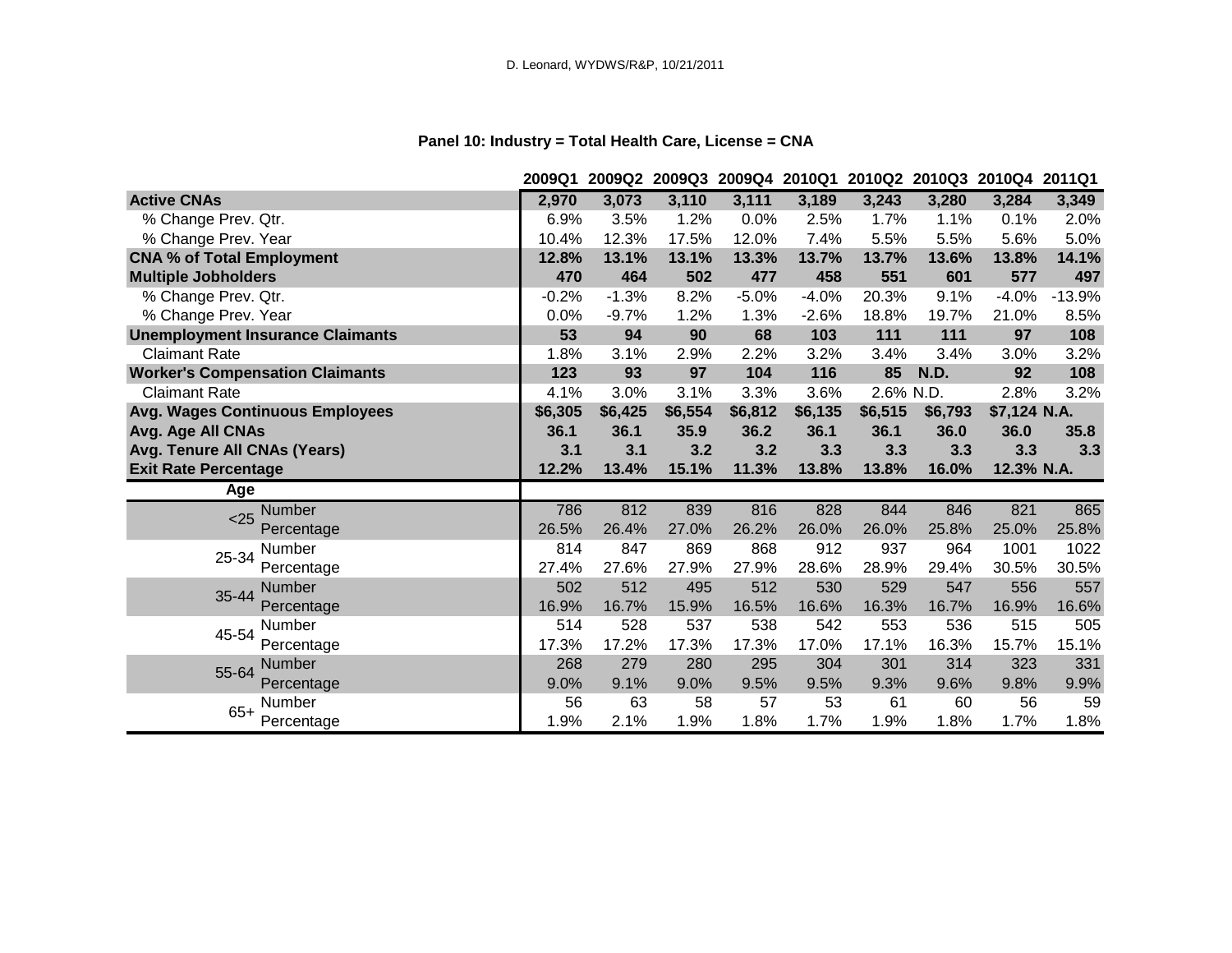# **Panel 11: Industry = Total Health Care, License = LPN**

|                                         | 2009Q1  |          |         |         | 2009Q2 2009Q3 2009Q4 2010Q1 2010Q2 2010Q3 2010Q4 2011Q1 |         |         |               |         |
|-----------------------------------------|---------|----------|---------|---------|---------------------------------------------------------|---------|---------|---------------|---------|
| <b>Active LPNs</b>                      | 643     | 641      | 651     | 656     | 649                                                     | 651     | 652     | 661           | 639     |
| % Change Prev. Qtr.                     | 5.6%    | $-0.3%$  | 1.6%    | 0.8%    | $-1.1%$                                                 | 0.3%    | 0.2%    | 1.4%          | $-3.3%$ |
| % Change Prev. Year                     | 5.1%    | 3.4%     | 7.2%    | 7.7%    | 0.9%                                                    | 1.6%    | 0.2%    | 0.8%          | $-1.5%$ |
| <b>LPN % of Total Employment</b>        | 2.8%    | 2.7%     | 2.7%    | 2.8%    | 2.8%                                                    | 2.7%    | 2.7%    | 2.8%          | 2.7%    |
| <b>Multiple Jobholders</b>              | 94      | 83       | 86      | 79      | 79                                                      | 87      | 94      | 86            | 89      |
| % Change Prev. Qtr.                     | 10.6%   | $-11.7%$ | 3.6%    | $-8.1%$ | 0.0%                                                    | 10.1%   | 8.0%    | $-8.5%$       | 3.5%    |
| % Change Prev. Year                     | 32.4%   | 2.5%     | 3.6%    | $-7.1%$ | $-16.0%$                                                | 4.8%    | 9.3%    | 8.9%          | 12.7%   |
| <b>Unemployment Insurance Claimants</b> | N.D.    | N.D.     | N.D.    | N.D.    | N.D.                                                    | N.D.    | N.D.    | N.D.          | N.D.    |
| <b>Claimant Rate</b>                    | N.D.    | N.D.     | N.D.    | N.D.    | N.D.                                                    | N.D.    | N.D.    | N.D.          | N.D.    |
| <b>Worker's Compensation Claimants</b>  | N.D.    | N.D.     | N.D.    | N.D.    | N.D.                                                    | N.D.    | N.D.    | N.D.          | N.D.    |
| <b>Claimant Rate</b>                    | N.D.    | N.D.     | N.D.    | N.D.    | N.D.                                                    | N.D.    | N.D.    | N.D.          | N.D.    |
| <b>Avg. Wages Continuous Employees</b>  | \$9,076 | \$9,352  | \$9,380 | \$9,673 | \$8,877                                                 | \$9,498 | \$9,639 | \$10,011 N.A. |         |
| Avg. Age All LPNs                       | 45.9    | 46.1     | 45.6    | 45.8    | 45.9                                                    | 46.0    | 45.9    | 45.9          | 45.8    |
| Avg. Tenure All LPNs (Years)            | 4.3     | 4.5      | 4.4     | 4.5     | 4.5                                                     | 4.6     | 4.6     | 4.6           | 4.7     |
| <b>Exit Rate Percentage</b>             | 8.9%    | 10.1%    | 9.4%    | 10.8%   | 10.0%                                                   | 10.4%   | 11.7%   | 12.3% N.A.    |         |
| Age                                     |         |          |         |         |                                                         |         |         |               |         |
| Number<br>$25$                          | 44      | 41       | 43      | 40      | 42                                                      | 43      | 43      | 44            | 41      |
| Percentage                              | 6.8%    | 6.4%     | 6.6%    | 6.1%    | 6.5%                                                    | 6.6%    | 6.6%    | 6.7%          | 6.4%    |
| Number<br>25-34                         | 105     | 108      | 116     | 117     | 112                                                     | 116     | 119     | 121           | 124     |
| Percentage                              | 16.3%   | 16.8%    | 17.8%   | 17.8%   | 17.3%                                                   | 17.8%   | 18.3%   | 18.3%         | 19.4%   |
| <b>Number</b><br>35-44                  | 119     | 116      | 120     | 125     | 127                                                     | 123     | 128     | 129           | 123     |
| Percentage                              | 18.5%   | 18.1%    | 18.4%   | 19.1%   | 19.6%                                                   | 18.9%   | 19.6%   | 19.5%         | 19.2%   |
| Number<br>45-54                         | 199     | 195      | 188     | 185     | 177                                                     | 177     | 177     | 177           | 162     |
| Percentage                              | 30.9%   | 30.4%    | 28.9%   | 28.2%   | 27.3%                                                   | 27.2%   | 27.1%   | 26.8%         | 25.4%   |
| Number<br>55-64                         | 143     | 149      | 148     | 149     | 150                                                     | 155     | 153     | 163           | 163     |
| Percentage                              | 22.2%   | 23.2%    | 22.7%   | 22.7%   | 23.1%                                                   | 23.8%   | 23.5%   | 24.7%         | 25.5%   |
| Number<br>$65+$                         | 30      | 29       | 27      | 29      | 31                                                      | 31      | 30      | 26            | 26      |
| Percentage                              | 4.7%    | 4.5%     | 4.1%    | 4.4%    | 4.8%                                                    | 4.8%    | 4.6%    | 3.9%          | 4.1%    |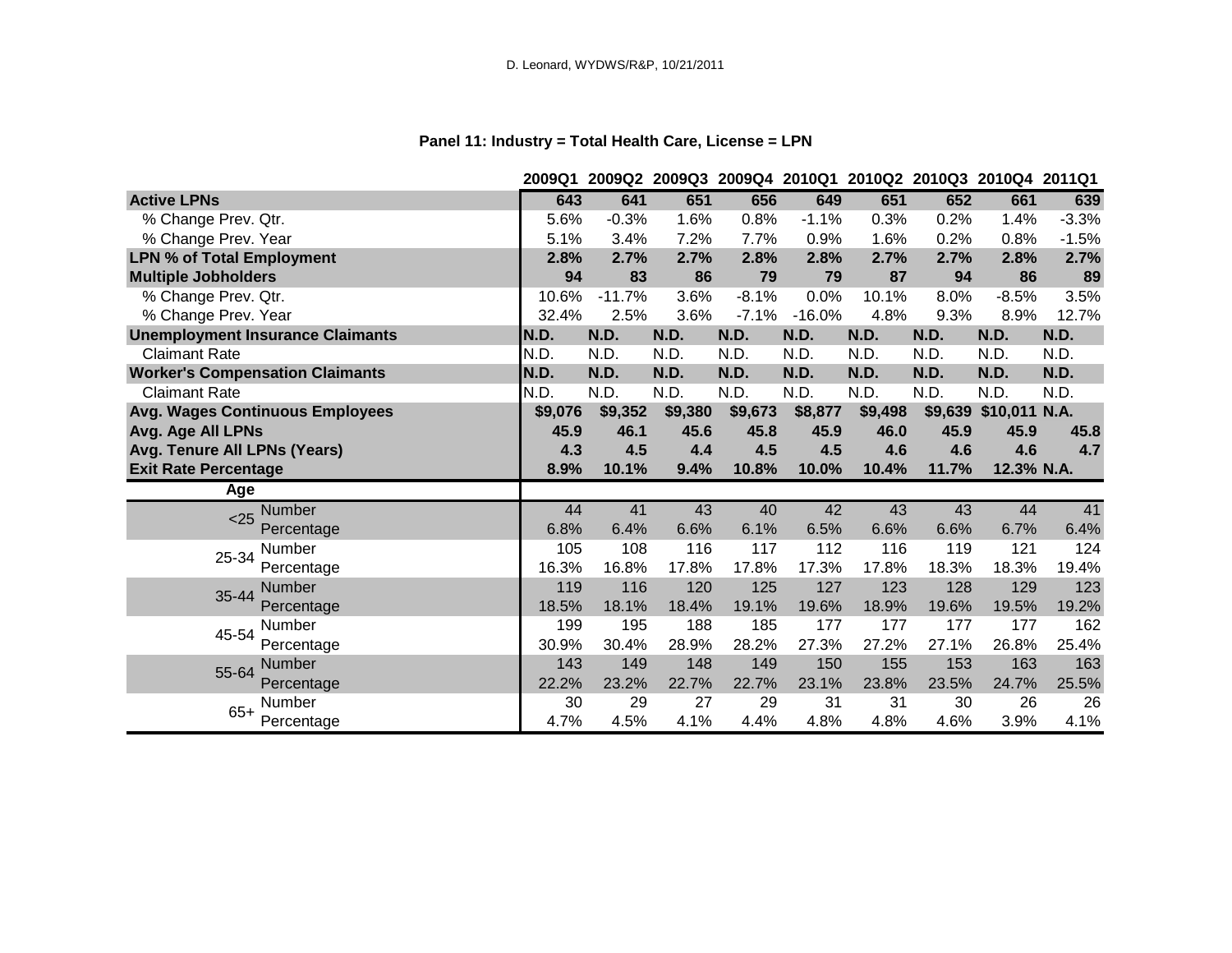# **Panel 12: Industry = Total Health Care, License = RN & APN**

|                                                        | 2009Q1  | 2009Q2 2009Q3 2009Q4 2010Q1 2010Q2 2010Q3 2010Q4 2011Q1                      |           |         |         |           |         |           |          |
|--------------------------------------------------------|---------|------------------------------------------------------------------------------|-----------|---------|---------|-----------|---------|-----------|----------|
| <b>Active RNs &amp; APNs</b>                           | 3,923   | 3,952                                                                        | 4,031     | 4,003   | 3,997   | 4,031     | 4,056   | 4,071     | 4,058    |
| % Change Prev. Qtr.                                    | 0.7%    | 0.7%                                                                         | 2.0%      | $-0.7%$ | $-0.1%$ | 0.9%      | 0.6%    | 0.4%      | $-0.3%$  |
| % Change Prev. Year                                    | 4.1%    | 3.0%                                                                         | 4.9%      | 2.8%    | 1.9%    | 2.0%      | 0.6%    | 1.7%      | 1.5%     |
| RN & APN% of Total Employment                          | 16.9%   | 16.9%                                                                        | 17.0%     | 17.1%   | 17.1%   | 17.0%     | 16.9%   | 17.1%     | 17.0%    |
| <b>Multiple Jobholders (RN &amp; APN)</b>              | 496     | 517                                                                          | 520       | 511     | 471     | 519       | 524     | 562       | 495      |
| % Change Prev. Qtr.                                    | $-9.2%$ | 4.2%                                                                         | 0.6%      | $-1.7%$ | $-7.8%$ | 10.2%     | 1.0%    | 7.3%      | $-11.9%$ |
| % Change Prev. Year                                    | $-8.3%$ | $-6.2%$                                                                      | 0.8%      | $-6.4%$ | $-5.0%$ | 0.4%      | 0.8%    | 10.0%     | 5.1%     |
| <b>Unemployment Insurance Claimants (RN &amp; APN)</b> | 24      | 34                                                                           | 48        | 37      | 34      | 33        | 51      | 45        | 52       |
| <b>Claimant Rate</b>                                   | 0.6%    | 0.9%                                                                         | 1.2%      | 0.9%    | 0.9%    | 0.8%      | 1.3%    | 1.1%      | 1.3%     |
| <b>Worker's Compensation Claimants (RN &amp; APN)</b>  | 75      | 63                                                                           |           | 69 N.D. | 63      |           | 75 N.D. | 85        | 70       |
| <b>Claimant Rate</b>                                   | 1.9%    | 1.6%                                                                         | 1.7% N.D. |         | 1.6%    | 1.9% N.D. |         | 2.1%      | 1.7%     |
| Avg. Wages Continuous RNs Only                         |         | \$13,945 \$14,318 \$14,621 \$15,704 \$13,753 \$14,550 \$15,184 \$16,387 N.A. |           |         |         |           |         |           |          |
| Avg. Wages Continuous APNs Only                        |         | \$23,117 \$22,730 \$24,469 \$25,708 \$23,320 \$23,167 \$26,530 \$27,355 N.A. |           |         |         |           |         |           |          |
| Avg. Age All RNs & APNs                                | 43.6    | 43.7                                                                         | 43.6      | 43.8    | 44.0    | 44.1      | 44.1    | 44.2      | 44.3     |
| Avg. Tenure All RNs & APNs (Years)                     | 5.1     | 5.1                                                                          | 5.1       | 5.2     | 5.3     | 5.4       | 5.4     | 5.4       | 5.5      |
|                                                        |         |                                                                              |           |         |         |           |         |           |          |
| Exit Rate Percentage (RN & APN)                        | 7.0%    | 7.3%                                                                         | 8.1%      | 7.0%    | 6.0%    | 7.8%      | 7.9%    | 8.1% N.A. |          |
| Age                                                    |         |                                                                              |           |         |         |           |         |           |          |
| Number                                                 | 216     | 221                                                                          | 234       | 207     | 188     | 171       | 183     | 183       | 167      |
| < 25<br>Percentage                                     | 5.5%    | 5.6%                                                                         | 5.8%      | 5.2%    | 4.7%    | 4.2%      | 4.5%    | 4.5%      | 4.1%     |
| <b>Number</b>                                          | 905     | 907                                                                          | 938       | 948     | 959     | 978       | 969     | 971       | 958      |
| 25-34<br>Percentage                                    | 23.1%   | 23.0%                                                                        | 23.3%     | 23.7%   | 24.0%   | 24.3%     | 23.9%   | 23.9%     | 23.6%    |
| <b>Number</b>                                          | 886     | 898                                                                          | 899       | 876     | 868     | 892       | 900     | 905       | 932      |
| 35-44<br>Percentage                                    | 22.6%   | 22.7%                                                                        | 22.3%     | 21.9%   | 21.7%   | 22.1%     | 22.2%   | 22.2%     | 23.0%    |
| Number                                                 | 1,104   | 1,092                                                                        | 1,094     | 1,083   | 1,059   | 1,045     | 1,052   | 1,046     | 1,037    |
| 45-54<br>Percentage                                    | 28.1%   | 27.6%                                                                        | 27.1%     | 27.1%   | 26.5%   | 25.9%     | 25.9%   | 25.7%     | 25.6%    |
| <b>Number</b>                                          | 686     | 705                                                                          | 723       | 749     | 771     | 793       | 804     | 824       | 838      |
| 55-64<br>Percentage                                    | 17.5%   | 17.8%                                                                        | 17.9%     | 18.7%   | 19.3%   | 19.7%     | 19.8%   | 20.2%     | 20.7%    |
| Number<br>$65+$                                        | 97      | 99                                                                           | 105       | 109     | 122     | 124       | 127     | 132       | 121      |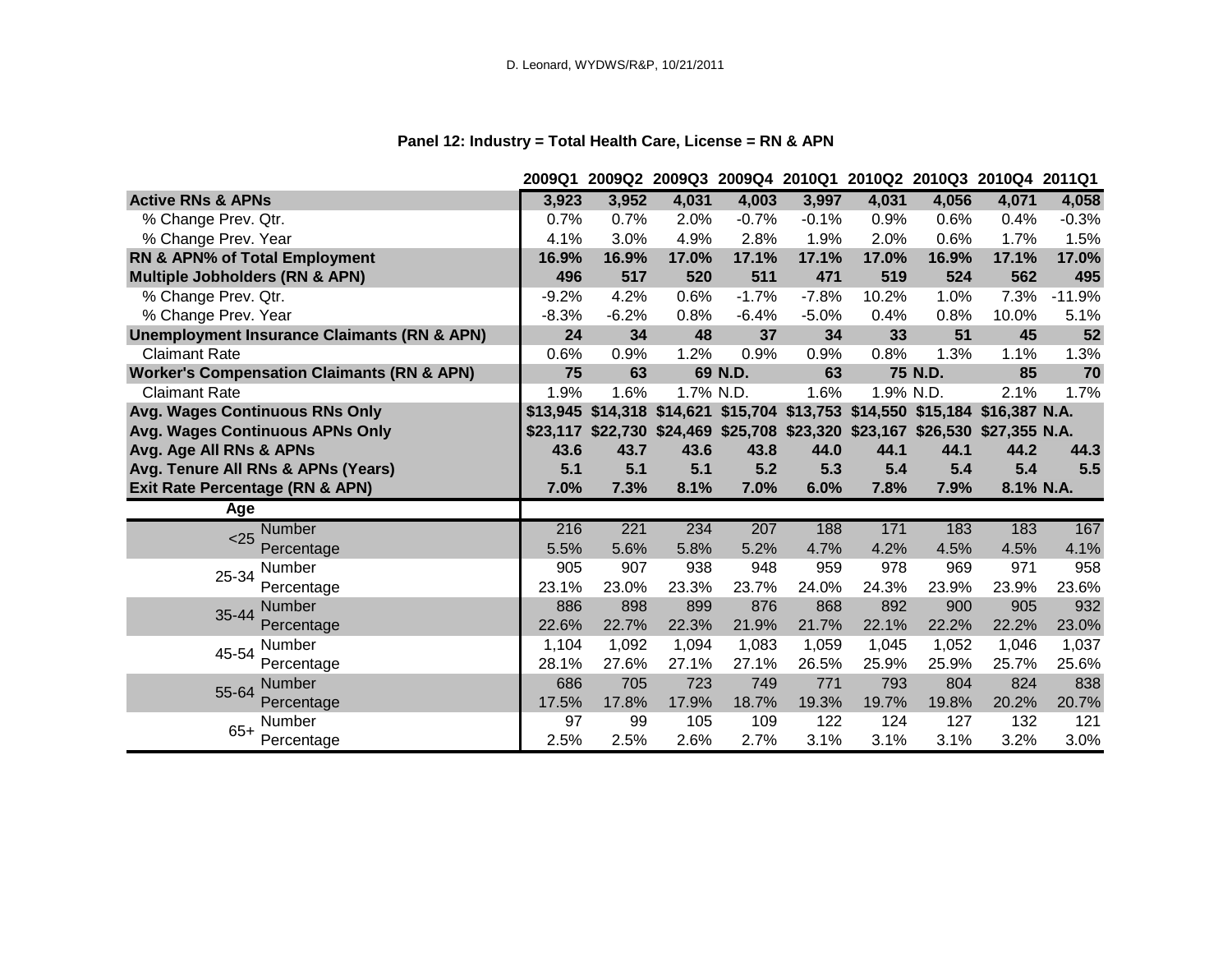#### **Panel 13: Industry = Ambulatory Care, License = CNA**

|             |                | <b>Continuous Workers</b> |        |           |     | <b>Other Workers</b> |             |     | <b>All Workers</b> |           |
|-------------|----------------|---------------------------|--------|-----------|-----|----------------------|-------------|-----|--------------------|-----------|
| <b>Date</b> | Age            | N                         | Col%   | Avg. Wage | N   | Col%                 | Avg. Wage   | N   | Col%               | Avg. Wage |
|             | $25$           | 82                        | 17.9%  | \$5,244   | 47  | 32.6%                | \$3,434     | 129 | 21.4%              | \$4,585   |
|             | 25 - 34        | 184                       | 40.1%  | \$7,583   | 50  | 34.7%                | \$5,648 234 |     | 38.8%              | \$7,169   |
|             | 35 - 44        | 83                        | 18.1%  | \$7,906   |     | 11.8%                | \$5.9541    | 100 | 16.6%              | \$7,574   |
|             | 45 - 54        | 57                        | 12.4%  | \$8,043   | 20  | 13.9%                | \$3,825     |     | 12.8%              | \$6,947   |
| 2010Q4      | 55-64          | 45                        | 9.8%   | \$6,934   |     | 6.3%                 | \$3,157     | 54  | $9.0\%$            | \$6,305   |
|             | 65+            |                           | 1.5%   | \$4,356   |     | 0.7%                 | \$805       | 8   | $.3\%$             | \$3,912   |
|             | <b>Juknown</b> |                           | 0.2%   | \$15,329  |     | $0.0\%$              | \$0         |     | $0.2\%$            | \$15,329  |
|             | Total          | 459                       | 100.0% | \$7,185   | 144 | 100.0%               | \$4,519 603 |     | 100.0%             | \$6,548   |

#### **Panel 14: Industry = Ambulatory Care, License = LPN**

|             |                | <b>Continuous Workers</b> |         |           |     | <b>Other Workers</b> |                 |    | <b>All Workers</b> |           |
|-------------|----------------|---------------------------|---------|-----------|-----|----------------------|-----------------|----|--------------------|-----------|
| <b>Date</b> | Age            | N                         | Col%    | Avg. Wage | N   | Col%                 | Avg. Wage       | N  | Col%               | Avg. Wage |
|             | <25            |                           | 3.6%    | \$6,938   |     | 11.1%                | \$3,356         |    | 5.1%               | \$5,346   |
|             | 25 - 34        | 25                        | 18.0%   | \$9,416   | 8   | 22.2%                | \$5,626         | 33 | 18.9%              | \$8,497   |
|             | 35 - 44        | 28                        | 20.1%   | \$12,474  |     | $1.1\%$              | \$3,624         | 32 | 18.3%              | \$11,368  |
|             | 45 - 54        | 42                        | 30.2%   | \$10,176  | ' O | 27.8%                | \$5,905         | 52 | 29.7%              | \$9,354   |
| 2010Q4      | 55-64          | 34                        | 24.5%   | \$10,948  | 10  | 27.8%                | \$3,476         | 44 | 25.1%              | \$9,250   |
|             | 65+            |                           | 3.6%    | \$6,003   |     | $0.0\%$              | 30 <sup>°</sup> |    | 2.9%               | \$6,003   |
|             | <b>Unknown</b> |                           | $0.0\%$ | \$0       |     | $0.0\%$              | \$0             |    | $0.0\%$            | \$0       |
|             | Total          | 39                        | 100.0%  | \$10,424  | 36  | 100.0%               | \$4,631         | 75 | 100.0%             | \$9,233   |

**Panel 15: Industry = Ambulatory Care, License = RN & APN**

|             |                | <b>Continuous Workers</b> |         |           |     | <b>Other Workers</b> |              |     | <b>All Workers</b> |           |
|-------------|----------------|---------------------------|---------|-----------|-----|----------------------|--------------|-----|--------------------|-----------|
| <b>Date</b> | Age            | N                         | Col%    | Avg. Wage | N   | Col%                 | Avg. Wage    | N   | Col%               | Avg. Wage |
|             | <25            | 16                        | 2.4%    | \$11,114  |     | 4.8%                 | \$10,725     | 25  | 2.9%               | \$10,974  |
|             | $25 - 34$      | 144                       | 21.5%   | \$13,961  | 40  | 21.3%                | \$11,013     | 184 | 21.4%              | \$13,320  |
|             | $35 - 44$      | 136                       | 20.3%   | \$16,533  | 43  | 22.9%                | \$15.973     | 179 | 20.8%              | \$16,398  |
|             | 45 - 54        | 184                       | 27.4%   | \$16,851  | 49  | 26.1%                | \$12,012 233 |     | 27.1%              | \$15,834  |
| 2010Q4      | 55-64          | 163                       | 24.3%   | \$15,766  | 31  | 16.5%                | \$7,397      | 194 | 22.6%              | \$14,429  |
|             | 65+            | 28                        | 4.2%    | \$8,829   | 16  | 8.5%                 | \$3,574      | 44  | 5.1%               | \$6,918   |
|             | <b>Unknown</b> |                           | $0.0\%$ | 80        |     | $0.0\%$              | \$0          |     | $0.0\%$            | \$0       |
|             | Total          | 671                       | 100.0%  | \$15,431  | 188 | 100.0%               | \$11,165 859 |     | 100.0%             | \$14,498  |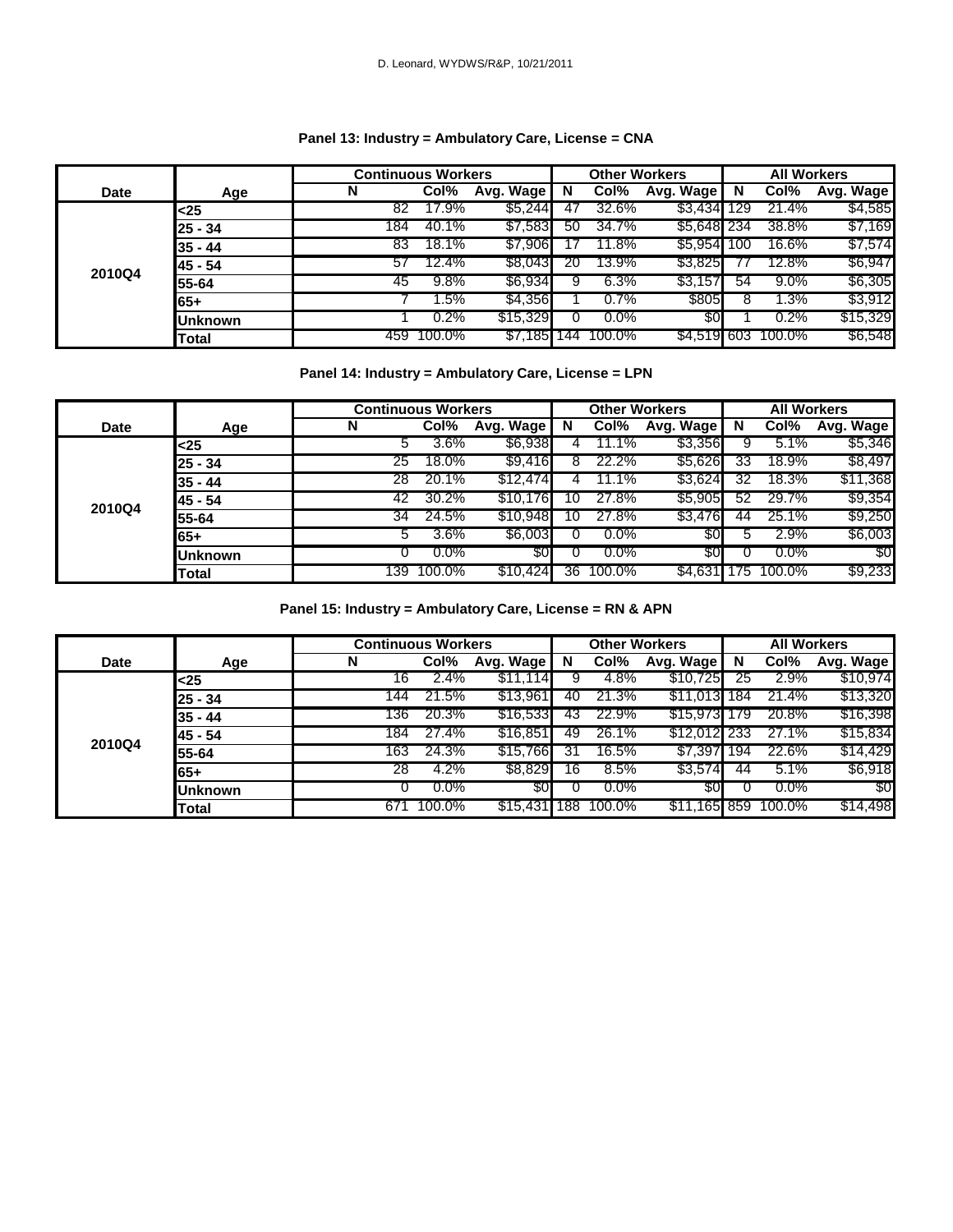#### **Panel 16: Industry = Hospitals, License = CNA**

|             |                | <b>Continuous Workers</b> |        |           |     | <b>Other Workers</b> |                |     | <b>All Workers</b> |           |
|-------------|----------------|---------------------------|--------|-----------|-----|----------------------|----------------|-----|--------------------|-----------|
| <b>Date</b> | Age            | N                         | Col%   | Avg. Wage | N   | Col%                 | Avg. Wage      | N   | Col%               | Avg. Wage |
|             | $25$           | 230                       | 19.3%  | \$6,021   | 66  | 30.0%                | \$3,434        | 296 | 21.0%              | \$5,444   |
|             | $25 - 34$      | 358                       | 30.1%  | \$7,731   | 66  | 30.0%                | <b>\$5,648</b> | 424 | 30.0%              | \$7,406   |
|             | $35 - 44$      | 226                       | 19.0%  | \$8,493   | 38  | 17.3%                | \$5,954        | 264 | 18.7%              | \$8,127   |
|             | 145 - 54       | 220                       | 18.5%  | \$8,788   | 33  | 15.0%                | \$3,825        | 253 | 17.9%              | \$8,141   |
| 2010Q4      | 55-64          | 134                       | 11.3%  | \$9,472   |     | 5.0%                 | \$3,157        | 45  | 10.3%              | \$8,993   |
|             | 65+            | 20                        | 1.7%   | \$7,072   |     | 0.5%                 | \$805          |     | .5%                | \$6,773   |
|             | <b>Unknown</b> | د                         | 0.3%   | \$3,494   | :C  | 2.3%                 | \$0            | ୪   | $0.6\%$            | \$1,310   |
|             | <b>Total</b>   | . 191. ،                  | 100.0% | \$7,915   | 220 | 100.0%               | \$4,488        | .41 | 100.0%             | \$7,380   |

#### **Panel 17: Industry = Hospitals, License = LPN**

|             |                | <b>Continuous Workers</b> |         |                |    | <b>Other Workers</b> |                |     | <b>All Workers</b> |           |
|-------------|----------------|---------------------------|---------|----------------|----|----------------------|----------------|-----|--------------------|-----------|
| <b>Date</b> | Age            | N                         | Col%    | Avg. Wage N    |    | Col%                 | Avg. Wage      | N   | Col%               | Avg. Wage |
|             | <25            | 9                         | 5.1%    | \$5,771        |    | 9.8%                 | \$4,137        | 13  | 5.9%               | \$5,268   |
|             | $25 - 34$      | 19                        | 10.7%   | \$7,260        |    | 26.8%                | \$4,305        | 30  | 13.7%              | \$6,177   |
|             | $35 - 44$      | 31                        | 17.4%   | \$9,583        |    | 26.8%                | \$6,456        | 42  | 19.2%              | \$8,764   |
|             | 145 - 54       | 53                        | 29.8%   | \$10,914       |    | 22.0%                | \$10,355       | 62  | 28.3%              | \$10,833  |
| 2010Q4      | 55-64          | 58                        | 32.6%   | \$11,986       |    | 9.8%                 | \$4,326        | 62  | 28.3%              | \$11,492  |
|             | 65+            | ŏ                         | 4.5%    | <b>\$9,809</b> |    | 2.4%                 | \$1,925        |     | 4.1%               | \$8,933   |
|             | <b>Unknown</b> |                           | $0.0\%$ | 30             |    | 2.4%                 | \$608          |     | 0.5%               | \$608     |
|             | Total          | 178.                      | 100.0%  | \$10,332       | 41 | 100.0%               | <b>\$6,048</b> | 219 | 100.0%             | \$9,530   |

**Panel 18: Industry = Hospitals, License = RN & APN**

|        |                | <b>Continuous Workers</b> |              |              |    | <b>Other Workers</b> |                |     | <b>All Workers</b> |           |
|--------|----------------|---------------------------|--------------|--------------|----|----------------------|----------------|-----|--------------------|-----------|
| Date   | Age            | N                         | Col%         | Avg. Wage    | N  | Col%                 | Avg. Wage      | N   | Col%               | Avg. Wage |
|        | <25            | 123                       | 4.9%         | \$13,499     | 22 | 7.1%                 | \$9,805        | 145 | 5.1%               | \$12,938  |
|        | $25 - 34$      | 633                       | 25.0%        | \$14,533     | 83 | 26.8%                | <b>\$9,789</b> | '16 | 25.2%              | \$13,983  |
|        | $35 - 44$      | 589                       | 23.2%        | \$17,785     | 79 | 25.5%                | \$12,224       | 668 | 23.5%              | \$17,128  |
| 2010Q4 | 45 - 54        | 639                       | 25.2%        | \$19,439     |    | 22.9%                | \$13,560       | 10  | 25.0%              | \$18,851  |
|        | 55-64          | 494                       | 19.5%        | \$19,856     | 43 | 13.9%                | \$14,776       | 537 | 18.9%              | \$19,449  |
|        | $65+$          | 53                        | $2.1\%$      | \$15,599     |    | 2.6%                 | \$11,005       | 61  | $2.1\%$            | \$14,996  |
|        | <b>Unknown</b> | 4                         | 0.2%         | \$14,331     | 4  | $1.3\%$              | \$9,204        |     | 0.3%               | \$11,767  |
|        | <b>Total</b>   |                           | 2,535 100.0% | \$17,534 310 |    | 100.0%               | \$11,990 2,845 |     | 100.0%             | \$16,930  |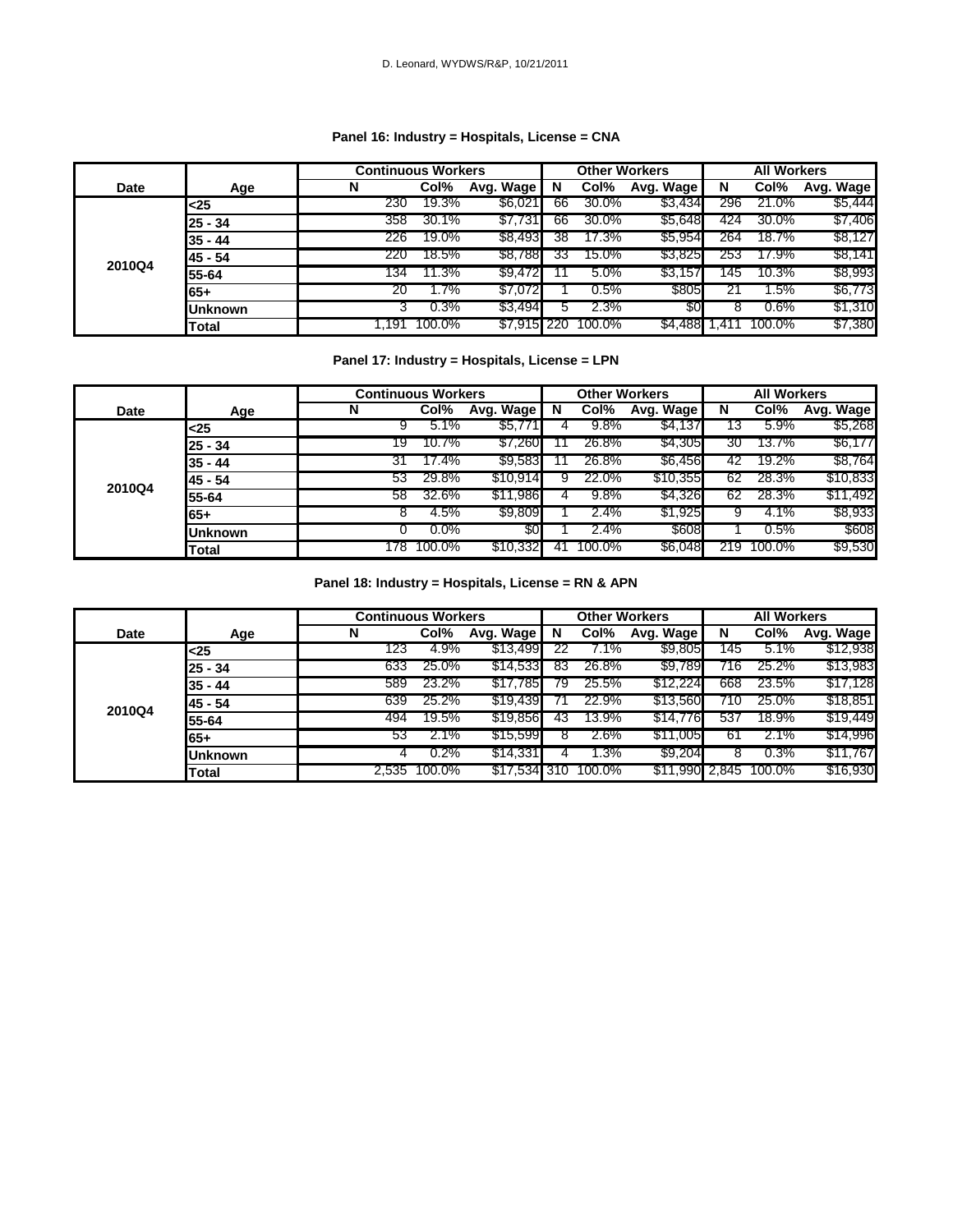#### **Panel 19: Industry = Long Term Care, License = CNA**

|             |                | <b>Continuous Workers</b> |        |           |     | <b>Other Workers</b> |           |     | <b>All Workers</b> |           |
|-------------|----------------|---------------------------|--------|-----------|-----|----------------------|-----------|-----|--------------------|-----------|
| <b>Date</b> | Age            | N                         | Col%   | Avg. Wage | N   | Col%                 | Avg. Wage | N   | Col%               | Avg. Wage |
|             | <25            | 231                       | 26.3%  | \$4,591   | 165 | 42.1%                | \$3,150   | 396 | 31.2%              | \$3,991   |
|             | $25 - 34$      | 233                       | 26.5%  | \$5,849   | 10  | 28.1%                | \$3,472   | 343 | 27.0%              | \$5,087   |
|             | $35 - 44$      | 134                       | 15.3%  | \$6,642   | 58  | $14.8\%$             | \$3,834   | 192 | 15.1%              | \$5,794   |
|             | 45 - 54        | 152                       | 7.3%   | \$7,134   | 33  | 8.4%                 | \$4,169   | 185 | 14.6%              | \$6,605   |
| 2010Q4      | 55-64          | 103                       | 1.7%   | \$6,944   | 21  | 5.4%                 | \$5,318   | 124 | 9.8%               | \$6,669   |
|             | 65+            | 23                        | 2.6%   | \$7,039   | 4   | $1.0\%$              | \$3,118   |     | 2.1%               | \$6,458   |
|             | <b>Unknown</b> |                           | 0.2%   | \$5,740   |     | 0.3%                 | \$2,47    |     | 0.2%               | \$4,652   |
|             | Total          | 878                       | 100.0% | \$6,021   | 392 | 100.0%               | \$3,542   |     | 100.0%             | \$5,256   |

#### **Panel 20: Industry = Long Term Care, License = LPN**

|             |              | <b>Continuous Workers</b> |         |           |    | <b>Other Workers</b> |           |     | <b>All Workers</b> |           |
|-------------|--------------|---------------------------|---------|-----------|----|----------------------|-----------|-----|--------------------|-----------|
| <b>Date</b> | Age          | N                         | Col%    | Avg. Wage | N  | Col%                 | Avg. Wage | N   | Col%               | Avg. Wage |
|             | <25          | 15                        | .6%     | \$6,616   |    | 10.1%                | \$5,508   | 22  | 8.2%               | \$6,263   |
|             | 25 - 34      | 42                        | 21.2%   | \$8,155   | 16 | 23.2%                | \$5,873   | 58  | 21.7%              | \$7,525   |
|             | $35 - 44$    | 40                        | 20.2%   | \$9,973   | 15 | 21.7%                | \$9,419   | 55  | 20.6%              | \$9,822   |
| 2010Q4      | 45 - 54      | 44                        | 22.2%   | \$10,434  | 19 | 27.5%                | \$8,165   | 63  | 23.6%              | \$9,750   |
|             | 55-64        | 47                        | 23.7%   | \$10,330  | 10 | 14.5%                | \$5,337   | 57  | 21.3%              | \$9,454   |
|             | $65+$        | 10                        | 5.1%    | \$8,231   |    | 2.9%                 | \$3,61    |     | 4.5%               | \$7,461   |
|             | Unknown      |                           | $0.0\%$ | \$0       |    | $0.0\%$              | \$0       |     | $0.0\%$            | \$0       |
|             | <b>Total</b> | 198                       | 100.0%  | \$9,432   | 69 | 100.0%               | \$7,094   | 267 | 100.0%             | \$8,828   |

**Panel 21: Industry = Long Term Care, License = RN & APN**

|        |                | <b>Continuous Workers</b> |         |           |    | <b>Other Workers</b> |           |     | <b>All Workers</b> |           |
|--------|----------------|---------------------------|---------|-----------|----|----------------------|-----------|-----|--------------------|-----------|
| Date   | Age            | N                         | Col%    | Avg. Wage | N  | Col%                 | Avg. Wage | N   | Col%               | Avg. Wage |
|        | $25$           | 10                        | 3.7%    | \$14,647  |    | 3.1%                 | \$4,706   | 13  | 3.5%               | \$12,353  |
|        | $25 - 34$      | 49                        | 18.1%   | \$13,868  | 22 | 22.7%                | \$10,427  |     | 19.3%              | \$12,802  |
|        | $35 - 44$      | 42                        | 15.6%   | \$14,085  | 16 | 16.5%                | \$7,487   | 58  | 15.8%              | \$12,265  |
|        | 45 - 54        | 79                        | 29.3%   | \$15,161  | 24 | 24.7%                | \$12,893  | 103 | 28.1%              | \$14,632  |
| 2010Q4 | 55-64          | 69                        | 25.6%   | \$15,235  | 24 | 24.7%                | \$10,352  | 93  | 25.3%              | \$13,975  |
|        | 65+            | 21                        | 7.8%    | \$9,607   | b  | 6.2%                 | \$11,804  |     | 7.4%               | \$10,095  |
|        | <b>Unknown</b> |                           | $0.0\%$ | \$0       |    | 2.1%                 | \$8,482   |     | 0.5%               | \$8,482   |
|        | Total          | 270                       | 100.0%  | \$14,327  | 97 | 100.0%               | \$10,402  | 367 | 100.0%             | \$13,289  |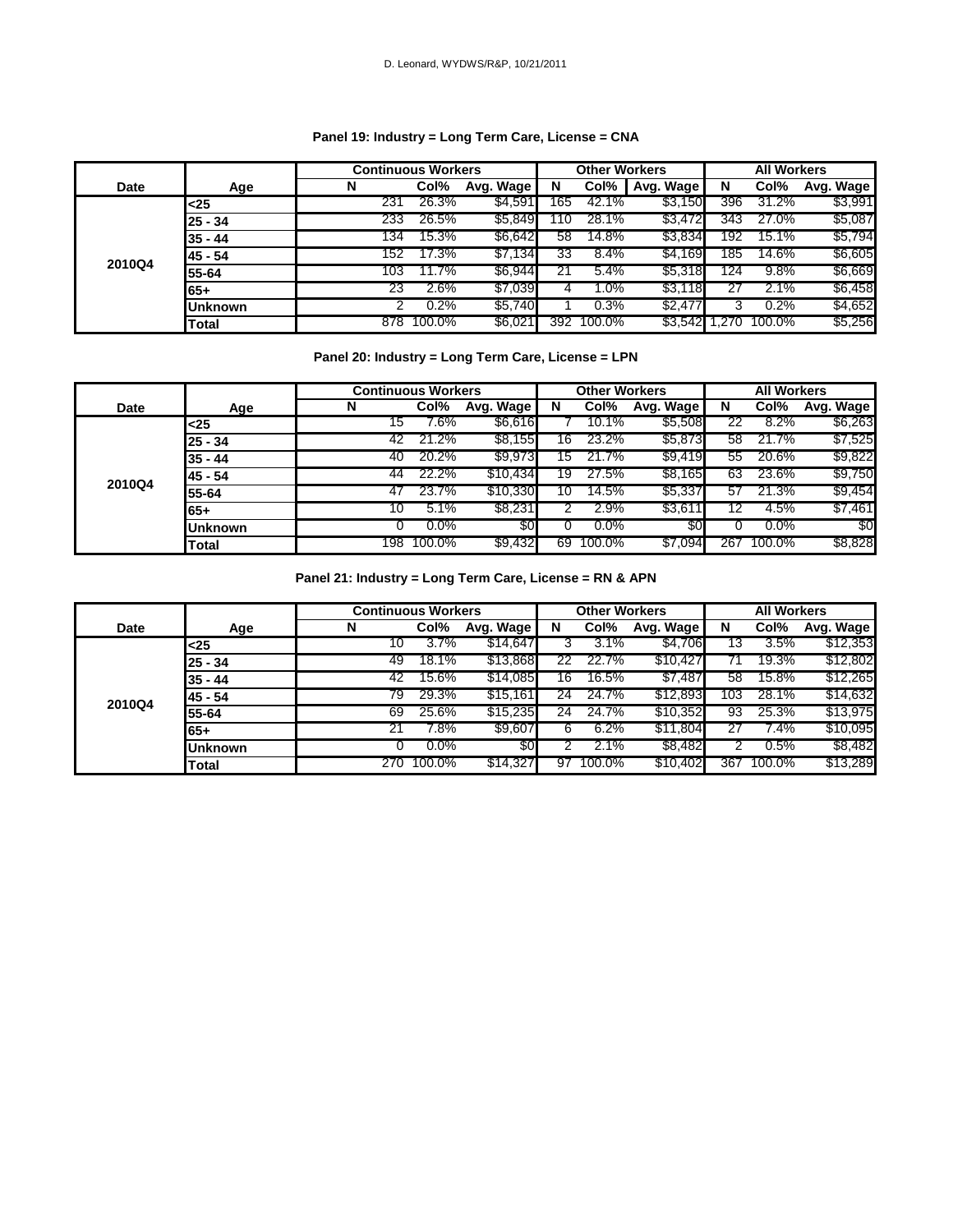#### **Panel 22: Industry = Health Care, License = CNA**

|             |                | <b>Continuous Workers</b> |         |           |     | <b>Other Workers</b> |               |      | <b>All Workers</b> |           |
|-------------|----------------|---------------------------|---------|-----------|-----|----------------------|---------------|------|--------------------|-----------|
| <b>Date</b> | Age            | N                         | Col%    | Avg. Wage | N   | Col%                 | Avg. Wage     | N    | Col%               | Avg. Wage |
|             | -25            | 543                       | 21.5%   | \$5,295   | 278 | 36.8%                | \$3,385       | 821  | 25.0%              | \$4,649   |
|             | $25 - 34$      | 775                       | 30.7%   | \$7,130   | 226 | 29.9%                | \$4,186       | .001 | 30.5%              | \$6,465   |
|             | $35 - 44$      | 443                       | $7.5\%$ | \$7,823   | 13  | 14.9%                | \$4,462       | 556  | 16.9%              | \$7,140   |
|             | 45 - 54        | 429                       | $7.0\%$ | \$8,103   | 86  | 11.4%                | \$4,631       | 515  | 15.7%              | \$7,523   |
| 2010Q4      | 55-64          | 282                       | 1.2%    | \$8,144   | 41  | 5.4%                 | \$4,305       | 323  | 9.8%               | \$7,656   |
|             | 65+            | 50                        | 2.0%    | \$6,676   | 6   | 0.8%                 | \$2,246       | 56   | 1.7%               | \$6,202   |
|             | <b>Unknown</b> | 6                         | 0.2%    | \$6,215   |     | 0.8%                 | \$2,605       |      | 0.4%               | \$4,410   |
|             | Total          | 2.528                     | 100.0%  | \$7,124   | 756 | 100.0%               | \$3,962 3,284 |      | 100.0%             | \$6,396   |

#### **Panel 23: Industry = Health Care, License = LPN**

|        |                | <b>Continuous Workers</b> |         |           |     | <b>Other Workers</b> |           |     | <b>All Workers</b> |           |
|--------|----------------|---------------------------|---------|-----------|-----|----------------------|-----------|-----|--------------------|-----------|
| Date   | Age            | N                         | Col%    | Avg. Wage | N   | Col%                 | Avg. Wage | N   | Col%               | Avg. Wage |
|        | <25            | 29                        | 5.6%    | \$6,409   | 15  | 10.3%                | \$4,568   | 44  | $6.7\%$            | \$5,781   |
|        | $25 - 34$      | 86                        | 16.7%   | \$8,324   | 35  | 24.0%                | \$5,324   | 21  | 18.3%              | \$7,456   |
|        | $35 - 44$      | 99                        | 19.2%   | \$10,558  | 30  | 20.5%                | \$7,560   | 29  | 19.5%              | \$9,861   |
|        | 45 - 54        | 139                       | 27.0%   | \$10,539  | 38  | 26.0%                | \$8,089   |     | 26.8%              | \$10,013  |
| 2010Q4 | 55-64          | 139                       | 27.0%   | \$11,172  | 24  | 16.4%                | \$4,393   | 63  | 24.7%              | \$10,174  |
|        | 65+            | 23                        | 4.5%    | \$8,296   |     | 2.1%                 | \$3,049   | 26  | 3.9%               | \$7,690   |
|        | <b>Unknown</b> |                           | $0.0\%$ | \$0       |     | 0.7%                 | \$608     |     | 0.2%               | \$608     |
|        | Total          | 515                       | 100.0%  | \$10,011  | 146 | 100.0%               | \$6,193   | 661 | 100.0%             | \$9,168   |

#### **Panel 24: Industry = Health Care, License = RN & APN**

|             |                | <b>Continuous Workers</b> |              |           |     | <b>Other Workers</b> |                |       | <b>All Workers</b> |           |
|-------------|----------------|---------------------------|--------------|-----------|-----|----------------------|----------------|-------|--------------------|-----------|
| <b>Date</b> | Age            | N                         | Col%         | Avg. Wage | N   | Col%                 | Avg. Wage      | N     | Col%               | Avg. Wage |
|             | $25$           | 149                       | 4.3%         | \$13,320  | 34  | 5.7%                 | \$9,599        | 183   | 4.5%               | \$12,629  |
|             | $25 - 34$      | 826                       | 23.8%        | \$14,394  | 45  | 24.4%                | \$10,224       | 971   | 23.9%              | \$13,771  |
|             | $35 - 44$      | 767                       | 22.1%        | \$17,361  | '38 | 23.2%                | \$12,843       | 905   | 22.2%              | \$16,672  |
|             | 45 - 54        | 902                       | 25.9%        | \$18,536  | 144 | 24.2%                | \$12.922       | .046  | 25.7%              | \$17,763  |
| 2010Q4      | 55-64          | 726                       | 20.9%        | \$18,498  | 98  | 16.5%                | \$11,359       | 824   | 20.2%              | \$17,649  |
|             | 65+            | 102                       | 2.9%         | \$12,507  | 30  | 5.0%                 | \$7,202        | 132   | 3.2%               | \$11,301  |
|             | <b>Unknown</b> |                           | 0.1%         | \$14,331  | 6   | 1.0%                 | <b>\$8,963</b> | 10    | 0.2%               | \$11,110  |
|             | Total          |                           | 3.476 100.0% | \$16,879  | 595 | 100.0%               | \$11,470       | 4.071 | 100.0%             | \$16,089  |